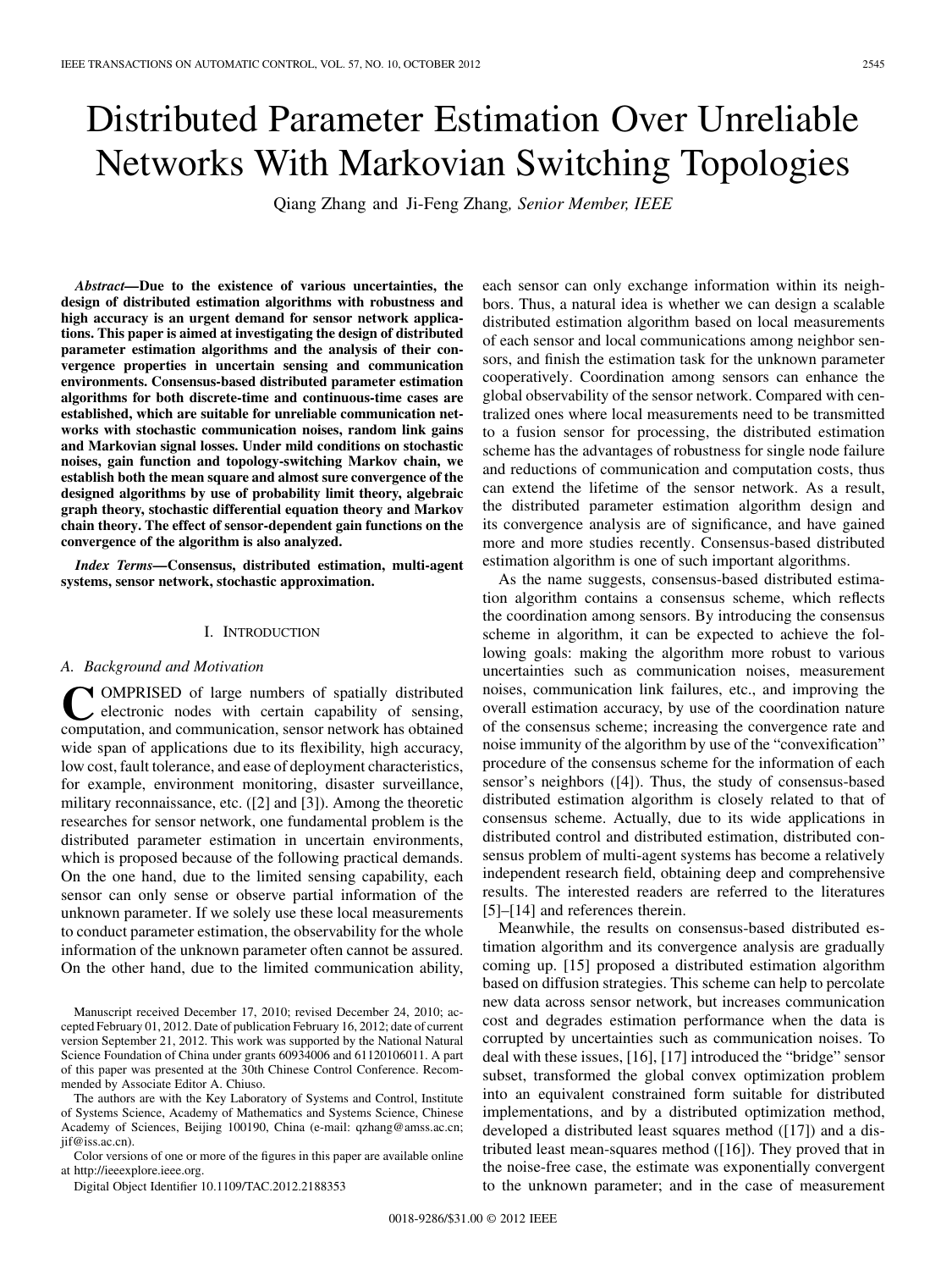noises and communication noises, the estimation error was weakly stochastic bounded. [18] designed distributed estimation algorithms for both linear and nonlinear models, dealing with the uncertainties such as quantization errors and random link failures. It is shown that the algorithms are almost surely convergent, asymptotically unbiased and normal. To ensure the quantization error has a good statistical property, a random dither is added to the signal to be quantized and transmitted. Besides, it is assumed that the communication link failures are temporally independent, which can be seen from the condition that requires the Laplacian matrices of the communication topology graphs are independent and identically distributed (i.i.d.). [4] proposed a distributed estimation algorithm by combining local stochastic approximation and consensus scheme to deal with the uncertainties such as independent communication noises and independent switches of communication topologies. The estimate is shown to be mean square convergent. The literatures about distributed Kalman filter algorithms are referred to [19], [20], where both the state model and measurement model of the sensors are required to be known.

# *B. Main Contribution*

This paper is about to consider the design and convergence analysis of distributed parameter estimation algorithm over unreliable communication networks. The uncertainties include measurement and communication noises, random link gains, and temporally correlated signal losses. Random link gains often result from uncoded analog signal transmissions during large sensor network applications ([8]). Signal losses are often caused by temporary faults of the sender and receiver, or active topology switches to adapt to high level commands and environment changes. [4], [18] have analyzed the discrete-time distributed estimation problem by using i.i.d. random graph sequence to capture the loss of connectivity. However, in practice it is often the case for randomly switching topologies to be temporally correlated. Thus, in this paper we introduce a discrete-time Markov chain to capture the temporal correlation of the random topology switches. These additional uncertainties encourage us to design effective algorithms and analysis methods. In this paper, a stochastic approximation-type distributed parameter estimation algorithm is proposed. Besides the mean square convergence as discussed in [4], the almost sure convergence is also obtained by use of probability limit theory, algebraic graph theory and Markov chain theory.

In addition, we notice in the existing literatures, the design and convergence analysis of continuous-time distributed estimation algorithms have received relatively little attention. Thus, a stochastic approximation-type continuous-time estimation algorithm is presented and analyzed rigorously in this paper. It should be noticed that the discrete and continuous-time algorithms are designed in a unified way, but are analyzed by using very different methods. For the continuous-time case, after assuming the random measurement matrices, random measurement and communication noises as white noise sequences, the analysis on the convergence of the algorithm is transformed to that on the stability of the Markov switching stochastic differential equation describing the dynamics of the parameter estimation error. By using probability limit theory, algebraic graph theory, Markov chain theory and stability analysis methods of the continuous-time Markovian jump parameter systems ([21]),

the proposed continuous-time algorithm is shown to be convergent both in mean square and almost surely. The effects of different gain functions on the convergence of the designed algorithms are also analyzed in this paper.

### *C. Organization of the Paper and Notations*

The rest of this paper is organized as follows. In Section II, we present some related graph notations, and formulate the distributed parameter estimation problem to be investigated. In Section III, we propose a discrete-time parameter estimation algorithm, and prove it converges both in mean square and almost surely. In Section IV, we consider the continuous-time counterpart. In Section V, we use two numerical examples to illustrate the theoretic results obtained. In Section VI, we give some concluding remarks and further research topics.

The following notations will be used throughout this paper.  $I_n$  denotes the *n* dimensional identity matrix.  $I_n$  is an *n* dimensional vector whose elements are all ones.<sup>1</sup> For a given vector or matrix X,  $X<sup>T</sup>$  denotes its transpose, ||X|| denotes its Euclid norm,  $Null(X)$  denotes its null-space. The Hadamard product of two  $m \times n$  dimensional matrices A and B is denoted by  $A \odot B$ with each entry  $[A \odot B]_{ij} = [A]_{ij} [B]_{ij}, 1 \leq i \leq m, 1 \leq j \leq n$ . The Kronecker sum of two square matrices  $C \in \mathbb{R}^{m \times m}$  and  $D \in \mathbb{R}^{n \times n}$  is defined by  $C \oplus D = I_n \otimes C + D \otimes I_m$ , where  $\otimes$  denotes the Kronecker product.

### II. PROBLEM STATEMENT

In this section, we first present some preliminary notations on graph theory which will be used throughout this paper. The distributed parameter estimation problem is then formulated, including the modeling for local noisy measurements and unreliable communication network.

#### *A. Graph Theory Notations*

Consider a sensor network with  $N$  sensors. The communications between sensors are modeled by a weighted digraph  $\mathcal{G} = \{V, \mathcal{E}_{\mathcal{G}}, \mathcal{A}_{\mathcal{G}}\}$ , where  $V = \{1, \dots, N\}$  is the node set, and node  $i \in V$  represents sensor  $i: \mathcal{E}_{\mathcal{G}} \subseteq V \times V$  is the edge set, and a direct edge  $(i, j) \in \mathcal{E}_{\mathcal{G}}$  if and only if there is a communication link from  $i$  to  $j$ , where  $i$  is defined as the parent node, and j is defined as the child node.  $A_{\mathcal{G}} = [a_{ij}] \in \mathbb{R}^{N \times N}$  is the weighted adjacency matrix of G with  $a_{ij} \geq 0$ , and  $a_{ij} > 0$  if and only if  $(j, i) \in \mathcal{E}_{\mathcal{G}}$ .  $\mathcal{N}_i = \{j \in \mathcal{V} : (\tilde{j}, i) \in \mathcal{E}_{\mathcal{G}}\}$  denotes the neighborhood of node i. Here, we assume the self-edge  $(i, i)$  is not allowed.

is called a balanced digraph, if for all i. G is called an undirected graph, if  $\mathcal{A}_{\mathcal{G}}$  is symmetric. The Laplacian matrix of G is defined as  $\mathcal{L}_{\mathcal{G}} = \mathcal{D}_{\mathcal{G}} - \mathcal{A}_{\mathcal{G}}$ , where  $\mathcal{D}_{\mathcal{G}} = diag\{\sum_{i=1}^{N} a_{1i}, \cdots, \sum_{i=1}^{N} a_{Ni}\}\.$  For a given matrix  $\Lambda = [\lambda_{ij}] \in \mathbb{R}^{N \times N}$ ,  $\mathcal{G}_{\Lambda} = \{ \mathcal{V}, \mathcal{E}_{\mathcal{G}_{\Lambda}}, \Lambda_{\mathcal{G}_{\Lambda}} \}$  is called the digraph generated by  $\Lambda$ , where  $\Lambda_{\mathcal{G}_{\Lambda}} = [\lambda'_{ij}]$ ,  $\lambda'_{ii} = 0$ ,  $\lambda'_{ij} = \lambda_{ij}, i \neq j$ . The mirror graph of the digraph  $\mathcal G$  is an undirected graph, denoted by  $\mathcal{G} = \{ \mathcal{V}, \mathcal{E}_{\hat{G}}, \mathcal{A}_{\hat{G}} \}$  with  $\mathcal{A}_{\hat{G}} = [\hat{a}_{ij}],$ ([6]). For a given positive integer k, the union of k digraphs  $\{\mathcal{G}(i), i = 1, \cdots, k\}$  is denoted by  $\sum_{i=1}^{\kappa} \mathcal{G}(i) = \{ \mathcal{V}, \bigcup_{i=1}^{\kappa} \mathcal{E}_{\mathcal{G}(i)}, \sum_{i=1}^{\kappa} \mathcal{A}_{\mathcal{G}(i)} \}$ . A sequence of edges  $(i_1, i_2), (i_2, i_3), \cdots, (i_{k-1}, i_k)$  is called a path from  $i_1$  to  $i_k$ .  $\mathcal G$  is called strongly connected if for any  $i, j \in \mathcal V$ , there is a

<sup>1</sup>When the dimension of the vector is clear, the subscript  $n$  will be omitted.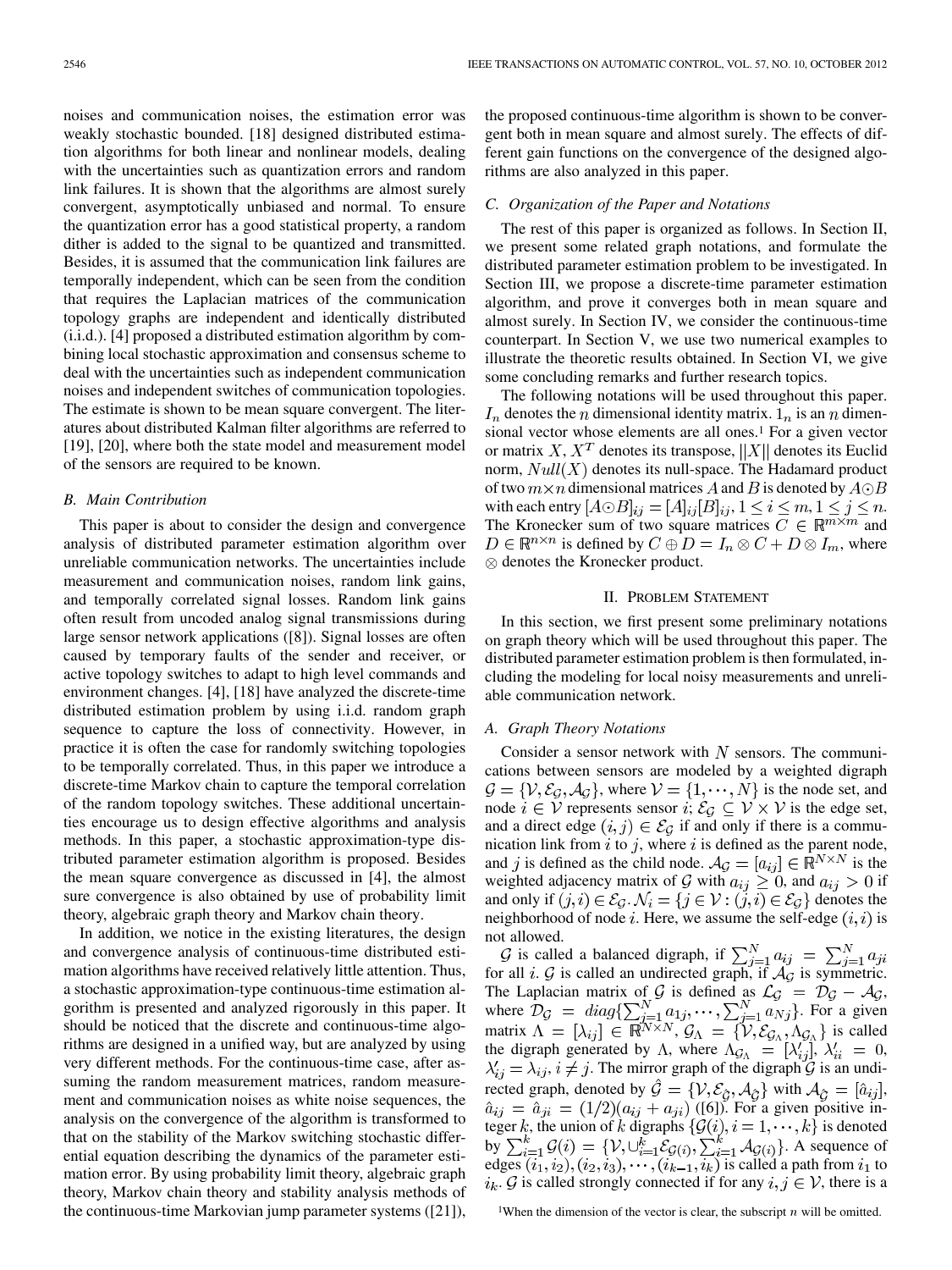path from  $i$  to  $j$ . A directed tree is a digraph, where each node except the root has exactly one parent node. A spanning tree of  $\mathcal G$  is a directed tree whose node set is  $\mathcal V$  and whose edge set is a subset of  $\mathcal{E}_G$ .

#### *B. Sensing and Communication Models*

Consider  $N$  sensors with a common task to estimate an  $n$  dimensional unknown parameter  $\theta^*$  via coordination among sensors. Assume each sensor receives local noisy measurements of  $\theta^*$  independently. Due to the limited sensing ability of each sensor, it is often the case that the local measurements obtained only reflect partial information of  $\theta^*$ , i.e.,  $n_i \ll n$ . In such a situation, if only local measurements are used to conduct the estimation task, then at most a part of the parameter  $\theta^*$  is estimated. Thus, we need to design an efficient distributed estimation algorithm for each sensor, and make their estimation states converge to  $\theta^*$  via local communications among sensors and iterations of the algorithm.

For sensor  $i$   $(i = 1, \dots, N)$ , its local measurement at each time instant for the unknown parameter vector  $\theta^*$  is assumed to be a stochastic linear function with  $\theta^*$  and corrupted by random noises. In other words, we model the local measurement of sensor  $i$  at time  $t$  as follows:

$$
z_i(t) = C_i(t)\theta^* + v_i(t), \quad t = 0, 1, \cdots
$$
 (1)

where  $z_i(t)$  and  $v_i(t) \in \mathbb{R}^{n_i}$  denote the measurement vector and random measurement noise of sensor  $i$  at time  $t$ , respectively;  $C_i(t) \in \mathbb{R}^{n_i \times n}$  denotes the time-varying random measurement matrix.

Denote the ideal communication network of sensors by  $\mathcal{G} = \{V, \mathcal{E}_{\mathcal{G}}, \mathcal{A}_{\mathcal{G}}\}\$ . In practice, due to various uncertainties, some links are failure-prone with positive probability. Assuming  $(l, k) \in \mathcal{E}_{\mathcal{G}}$  is failure-prone, we will use a Markov chain  $m_t^{ji}$  with the state space  $\{0,1\}$  to describe its temporal evolution, where state "1" denotes the link is normal or created, while "0" denotes the channel is lost. Let us make a fixed ordering for all links in  $\mathcal{E}_{\mathcal{G}}$ , according to which the Markov chains of all failure-prone links can be listed into a vector  $m_t$ . Obviously,  $m_t$  has a finite state space S, each state of which is an  $n_f$ -dimensional vector with 0 or 1 as its element, where  $n_f$ is the number of all failure-prone links. Label the states of  $S$  in sequence as a set  $I = \{1, \dots, s\}, s = 2^{n_f}$ , corresponding to the communication topology graph set  $C = \{G^{(1)}, \dots, G^{(s)}\},\$ where  $\mathcal{G}^{(k)} = \{ \mathcal{V}, \mathcal{E}_{\mathcal{G}^{(k)}}, \mathcal{A}_{\mathcal{G}^{(k)}} \}$  is a digraph. Without loss of generality, we assume the first state is  $[1, \dots, 1]^T$ , which amounts to saying  $\mathcal{G}^{(1)} = \mathcal{G}$ . Denote the Markovian random communication graph at time t by  $\mathcal{G}_t$ . We say  $m_t = k^2$  if and only if  $\mathcal{G}_t = \mathcal{G}^{(k)}$ . Thus, it can be seen that the random process  $m_t$  completely describes dynamic changes of the communication topology. In addition, the Markov chain model can also capture the uncertain aspects of quantization error and packet loss in digital communications ([8]). Notice that, no constraint is made on the spatial evolution of unreliable links, i.e., the link failures may be spatially correlated, which is significant for the application of erasure communication networks.

Each pair of adjacent sensors exchanges information in the following way: at the sender side of the communication channel  $(j, i) \in \mathcal{E}_{\mathcal{G}}$ , sensor j sends its parameter estimate  $x_i(t)$  to sensor . Due to the uncertainties of communication channels, at the receiver side of the channel  $(j, i)$ , sensor i receives an estimate of  $x_i(t)$ , denoted by

$$
y_{ji}(t) = \begin{cases} L_{ji}(t)x_j(t) + w_{ji}(t), & \text{if } (j,i) \in \mathcal{E}_{\mathcal{G}_t}, \\ 0, & \text{if } (j,i) \in \mathcal{E}_{\mathcal{G}} \setminus \mathcal{E}_{\mathcal{G}_t} \end{cases}
$$
 (2)

where  $L_{ji}(t) \in \mathbb{R}^{n \times n}$  denotes the random link gain of  $(j, i)$ , which often results from uncoded analog communication channels in large sensor network applications due to the simplicity and low delay properties ([8], [22]);  $w_{ii}(t)$  is the stochastic additive communication noise, which can be used to model the thermal noise, channel fading, etc. ([9] and [10]). The combination of the Markovian link failure model and model (2) is reflected by the random edge set sequence  $\mathcal{E}_{\mathcal{G}_t}$ . In this paper, we assume sensor i knows the statistical information  $L_{ii}$  =  $E[L_{ji}(t)]$  of the random link gain  $L_{ji}(t)$ . Notice that the random link gain  $L_{ii}(t)$  and communication noise  $w_{ii}(t)$  are defined at all times for all links  $(j, i) \in \mathcal{E}_{\mathcal{G}}$ . When the link  $(j, i)$  is not active,  $L_{ii}(t)$  and  $w_{ii}(t)$  can be understood as dummy random variables ([8]). According to the fixed ordering of all links in  $\mathcal{E}_{\mathcal{G}}$ ,  $\{w_{ji}(t), (j,i) \in \mathcal{E}_{\mathcal{G}}\}$  and  $\{L_{ji}(t), (j,i) \in \mathcal{E}_{\mathcal{G}}\}$  can be listed into the random vectors  $w_t$  and  $L_t$ , respectively.

## III. DISCRETE-TIME DISTRIBUTED ESTIMATION ALGORITHM AND CONVERGENCE ANALYSIS

In this section, we assume each sensor can obtain local noisy measurements at discrete time instants  $t = 0, 1, \dots$ . Based on the unreliable sensing and communication models in Section II, by using the local noisy measurements and local communications within neighbor sensors, a discrete-time distributed estimation algorithm is proposed for each sensor in Section III-A. The convergence properties of the designed algorithm are then analyzed in Section III-B.

#### *A. Distributed Estimation Algorithm*

For sensor  $i$   $(i = 1, \dots, N)$ , we propose the following distributed algorithm to estimate the unknown parameter  $\theta^*$ :

$$
x_i(t+1) = x_i(t) + b(t) \left\{ \sum_{j \in \mathcal{N}_{it}} a_{ij}(t) \left( \bar{L}_{ji}^{-1} y_{ji}(t) - x_i(t) \right) + \bar{C}_i^T \left( z_i(t) - \bar{C}_i x_i(t) \right) \right\}
$$
(3)

where  $x_i(t) \in \mathbb{R}^n$  is the parameter estimate of sensor i at time t;  $\mathcal{N}_{it}$  denotes the neighborhood of sensor i at time t;  $\overline{C}_i$  is the mathematical expectation of  $C_i(t)$ ;  $y_{ji}(t)$  is the estimate of  $x_i(t)$  received by sensor i, which is defined by (2);  $b(t)$  is called gain function;  $a_{ij}(t)$  is decided by the weighted adjacency matrix  $\mathcal{A}_{\mathcal{G}_t}$  of the communication topology graph  $\mathcal{G}_t$ , i.e., . When  $\mathcal{N}_{it}$  is empty,  $\sum_{i \in \mathcal{N}_{it}} (\cdot)$  is defined as 0.

To facilitate convergence analysis of  $(3)$ , we rewrite it in the following compact form:

$$
X(t+1) = X(t) - b(t) \left( \mathcal{L}_\mathcal{G}^{(m_t)} \otimes I_n \right) X(t)
$$
  
+ 
$$
b(t) \bar{C}^T \bar{C} (1_N \otimes \theta^* - X(t)) + b(t) w_t^{(m_t)}
$$
  
+ 
$$
b(t) \Delta L_\mathcal{G}^{(m_t)} X(t) + b(t) \bar{C}^T \tilde{C}(t) (1_N \otimes \theta^*)
$$
  
+ 
$$
b(t) \bar{C}^T v(t), \quad t \ge 0
$$
 (4)

<sup>&</sup>lt;sup>2</sup>For convenience of expression, in this paper, "random process  $m_t$  takes the If structure it is simply written as  $m_t = k$ , regardless of the inconsistence of their dimension.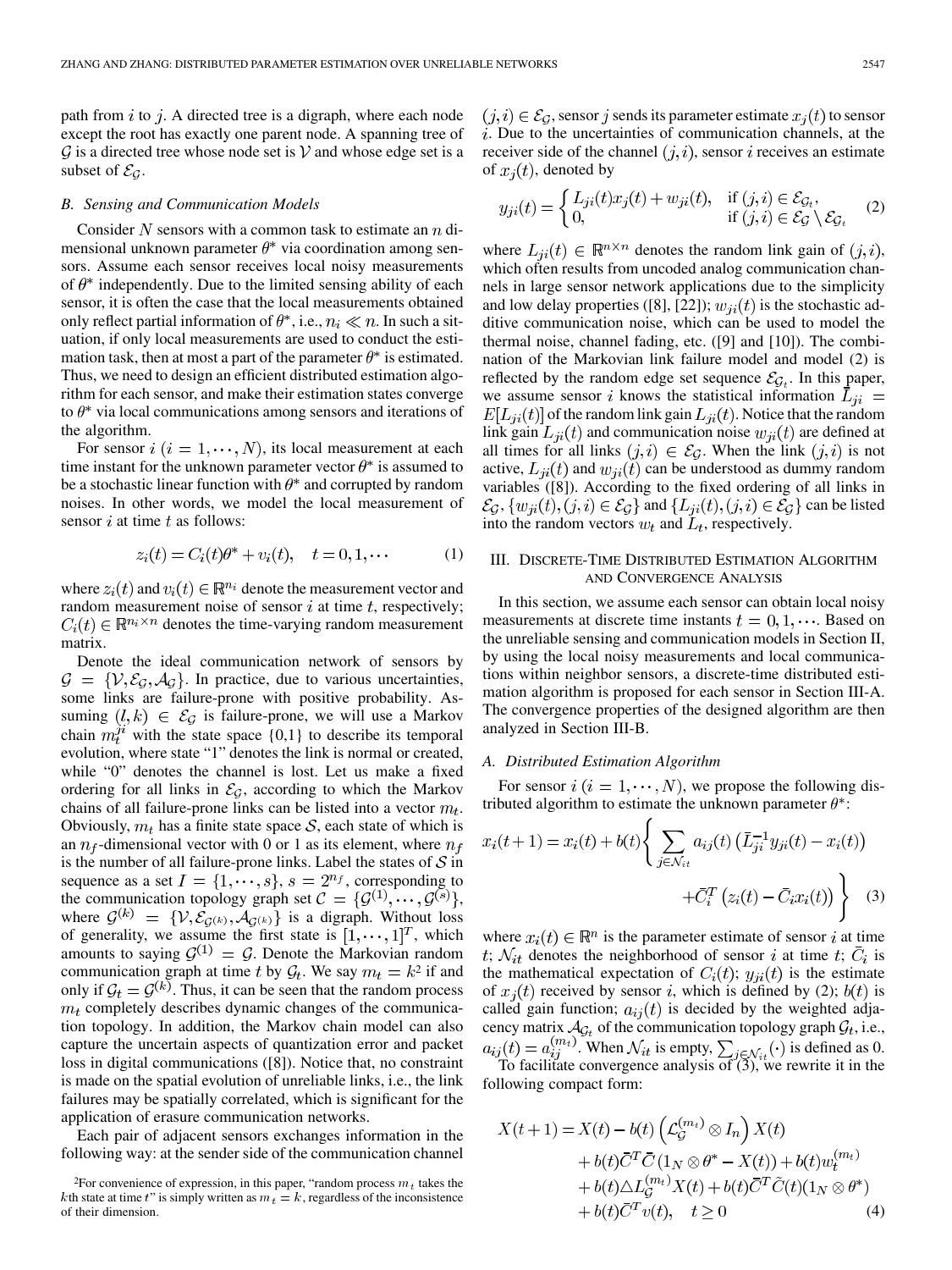where  $X(t) = [x_1^T(t), \dots, x_N^T(t)]^T$  with the initial state satisfying  $E[||X(0)||^2] < \infty$ ,  $\mathcal{L}_G^{(m_t)}$  denotes the Laplacian matrix of the communication topology graph  $C = diag\{C_1, \cdots, C_N\},\$  $v(t) = [v_1^T(t), \cdots, v_N^T(t)]^T$ ,

$$
\delta l_{ij}(t) = a_{ij}(t) \left( \overline{L}_{ji}^{-1} L_{ji}(t) - I \right)
$$
  
\n
$$
= \sum_{k=1}^{s} 1_{[m_t=k]} a_{ij}^{(k)} \left( \overline{L}_{ji}^{-1} L_{ji}(t) - I \right)
$$
  
\n
$$
w_i(t) = \sum_{j \in \mathcal{N}_{it}} a_{ij}(t) \overline{L}_{ji}^{-1} w_{ji}(t)
$$
  
\n
$$
= \sum_{k=1}^{s} 1_{[m_t=k]} \sum_{j \in \mathcal{N}_i} a_{ij}^{(k)} \overline{L}_{ji}^{-1} w_{ji}(t).
$$
 (5)

*Remark 1:* Algorithm (3) can be seen as a combination of a "filtering" part to obtain the local estimate by stochastic approximation algorithm based on each sensor's own measurements, and a "prediction" part to obtain the final estimate by convexifying the local estimates of neighbor sensors based on stochastic approximation-type consensus scheme. Specifically, algorithm (3) can be represented in the following two steps:

$$
\hat{x}_i(t) = x_i(t) + b(t)\bar{C}_i^T \left( z_i(t) - \bar{C}_i x_i(t) \right) \tag{6}
$$

$$
x_i(t+1) = \hat{x}_i(t) + b(t) \sum_{j \in \mathcal{N}_{ii}} a_{ij}(t) \left( \bar{L}_{ji}^{-1} y_{ji}(t) - x_i(t) \right). \tag{7}
$$

Here, we do not make "convexification" to the local estimation increment  $b(t)\overline{C_i^T}(z_i(t)-\overline{C_i}x_i(t))$  in (6). This is because, if we do so, there will be an additional term with  $b<sup>2</sup>(t)$  as its coefficient in the "prediction" part (7), whose influence on the convergence of the algorithm will be dominated by those terms with coefficient  $b(t)$  (see the proof below). The stochastic approximation-type consensus scheme ([8]–[10]) is introduced in the algorithm to make the parameter estimates of all the sensors reach a common value in the case of noisy communication channels. When the local estimate of some sensor does not update, this scheme can use coordination among sensors to improve the estimate, and thus, improve the convergence rate and estimation accuracy of the algorithm.

*Remark 2:* Similar algorithms as (3) can be found in [18]. The key difference between them is the introduction of more uncertainties including Markovian random switches of communication topologies and random link gains. To be specific, in the algorithm (3),  $\{a_{ij}(t)\}$  represents the weight sequence of unreliable link  $(j, i)$  driven by a Markov chain;  $\{\overline{L}_{ji}^{-1}y_{ji}(t)\}\$  denotes the estimate of sensor  $j$ 's estimation state received by sensor  $i$ , taking into account the effect of random link gain.

Below, we will prove the mean square and almost sure convergence of the algorithm (4) under some mild conditions on stochastic noises, gain functions and topology-switching Markov chain.

#### *B. Convergence Analysis*

Define the  $\sigma$ -algebra

$$
\mathcal{F}_t\!=\!\sigma\{X(0),w_k,L_k,v(k),C(k),m_l,0\!\leq\!k\!\leq\!t,0\!\leq\!l\!\leq\!t\!+\!1\}.
$$

To analyze the convergence of algorithm (4), we make the following assumptions:

**A1**) The digraph  $\mathcal{G}^{(i)}$ ,  $1 \leq i \leq s$ , is balanced, and the union of the communication topology set  $C = \{G^{(i)}; 1 \le i \le s\},\$ denoted by  $\mathcal{G}_{\mathcal{C}}$ , contains a spanning tree.

**A2**)  $\{w_t, \mathcal{F}_t, t \geq 0\}$  and  $\{v(t), \mathcal{F}_t, t \geq 0\}$  are two martingale difference sequences (m.d.s), with bounded second moments  $\sigma_w^2 \triangleq \sup_{t>0} E[||w_t||^2] < \infty$  and  $\sigma_v^2 \triangleq \sup_{t>0} E[||v(t)||^2] < \infty.$ 

 $\overrightarrow{A3}$ ) The random measurement matrix  $C(t)$  is independent of  $\mathcal{F}_{t-1}$ , and has the mathematical expectation  $E[C_i(t)] = \overline{C}_i$ , and bounded second moment  $\sigma_C^2 \triangleq \sup_{t>0} E[||C(t)||^2] < \infty$ . The matrix is of full rank.

**A4**) The random link gain matrix  $L_t$  is independent of  $\mathcal{F}_{t-1}$ .  $L_{ji}(k)$  are mutually independent (w.r.t.  $i, j, k$ ), with full-rank mathematical expectation  $E[L_{ji}(t)] = \bar{L}_{ji}$  and bounded second moment  $\sup_{j,i,t} E[||L_{ji}(t)||^2] < \infty$ .

**A5**)  $\{m_t, t \geq 0\}$  is a homogeneous ergodic Markov chain with the transition probability matrix  $[p_{ij}]_{1 \le i,j \le s}$ , where  $= p_{ij} = P{m_{t+1} = j|m_t = j}$  $i, m_0, \ldots, m_{t-1}, w_k, v(k), L_k, \tilde{C}(k), 0 \leq k \leq t$ .

- **A6**) The gain function  $b(t)$  satisfies:  $b(t) > 0$ ; ;  $\sum_{t=0}^{\infty} b^2(t) < \infty$ .
- **A6**<sup> $\prime$ </sup>) The gain function  $b(t)$  satisfies:  $b(t) > 0$ ; ;  $\lim_{t\to\infty} b(t) = 0$ .

*Remark 3:* A1) is a joint connectivity condition on the communication topology. Intuitively, it means that if the communication connectivity relation among the sensors visits all digraphs of  $C$  in certain time interval, then for any pair of sensors i and j, sensor i can influence sensor j in this time interval only by local interactions among sensors. A2) is a condition on temporal correlation of communication and measurement noise sequence, and does not make any constraints on spatial correlation at any time instant. The m.d.s assumption for the noise sequences is weaker than the independent assumption in [4], [18]. In A3),  $Q<sub>o</sub>$  being of full rank is a global observability condition ([18]), which together with the statistical assumption on individual measurement matrices will play a crucial role in convergence analysis. The coordination nature of distributed estimation requires conditions in both temporal and spatial scale. Thus, to take advantage of coordination among sensors in spatial scale, we will not use the typical persistent excitation condition in temporal scale on measurement matrices as the classical regression models, which can ensure each individual sensor to obtain accurate estimates based solely on its own measurements. A5) is on the ergodicity of the Markovian random switches of communication topologies. From Markov chain theory ([23]), a discrete-time Markov chain with finite states is ergodic if and only if it is irreducible and aperiodic. From the discussions below, for a more general case where  $m_t$  has finite number of irreducible, recurrent closed sets, and the union graph corresponding to each closed set contains a spanning tree, the convergence of the designed algorithm can also be proved.

Before conducting the convergence analysis of the algorithm (4), we need the following lemma.

*Lemma 3.1:* Assume  $G$  is a balanced digraph containing a spanning tree. For any positive constant d, the matrix  $\mathcal{L}_{\mathcal{G}}^T \otimes I_n +$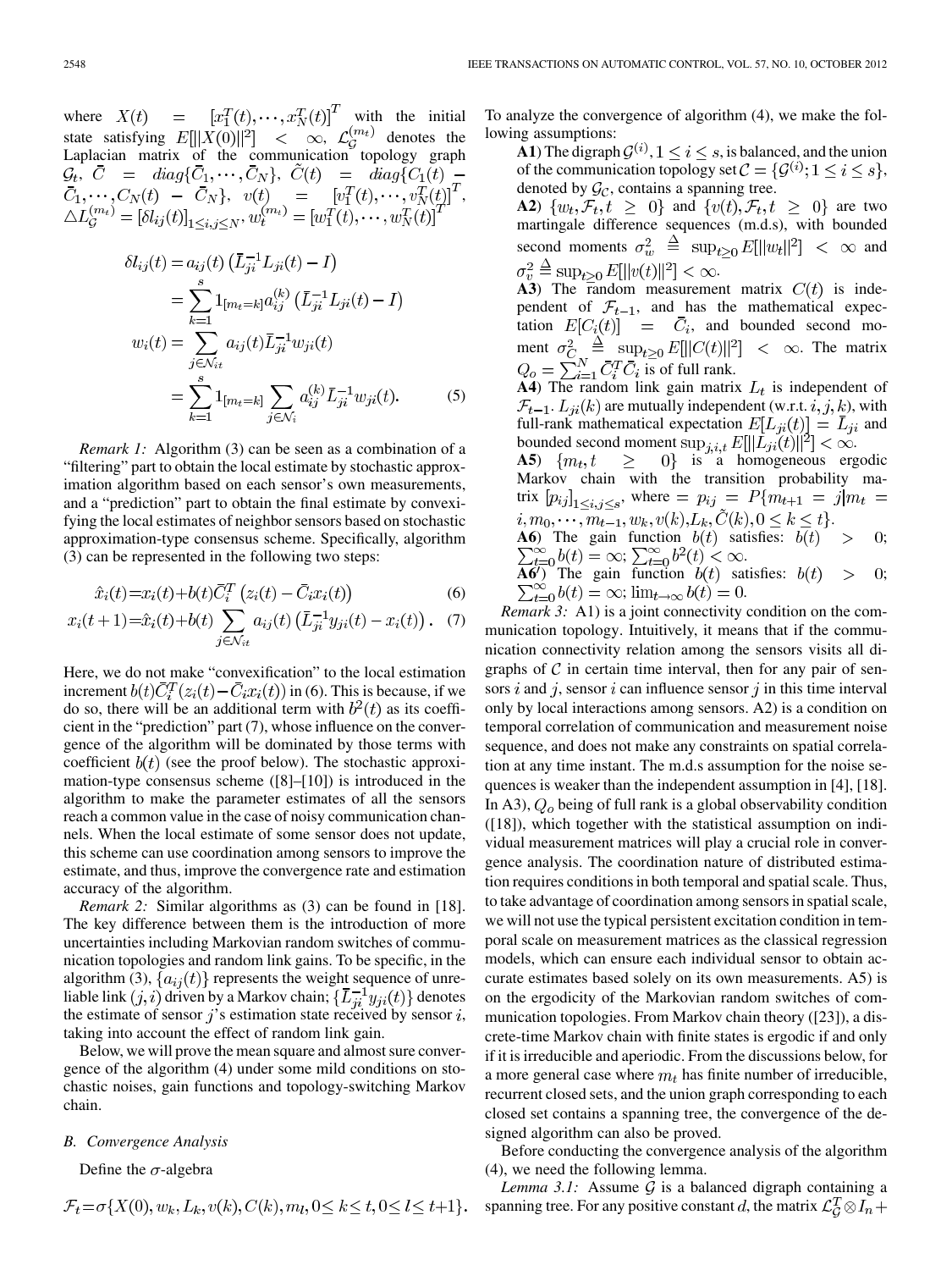is positive definite if and only if is of full rank, i.e., the global observability condition holds.

*Proof:* By [6, Th. 7], we know that  $(\mathcal{L}_G^T + \mathcal{L}_G)/2$  is the Laplacian matrix of the mirror graph G, i.e.,  $\mathcal{L}_{\hat{G}} = (\mathcal{L}_G^T + \mathcal{L}_G)/2$ . Thus, we need only to prove that  $\mathcal{L}_{\hat{G}} \otimes I_n + dC^T C$  is positive definite if and only if  $\sum_{i=1}^{N} C_i^T C_i$  is of full rank. Noticing the property of  $\mathcal G$ , we know that  $\hat{\mathcal G}$  is an undirected connected graph, and if a nonzero vector x satisfies  $x^T(\mathcal{L}_{\hat{C}} \otimes I_n)x = 0$ , then it must have the form  $x = 1_N \otimes u$ ,  $\forall u \neq 0 \in \mathbb{R}^n$ . Thus, from the positive semi-definiteness of  $\mathcal{L}_{\hat{G}}$  and  $\bar{C}^T \bar{C}$  it follows that  $\mathcal{L}_{\hat{G}} \otimes I_n + d\overline{C}^T \overline{C}$  is positive definite if and only if  $(1_N^T \otimes I_n^T)$  $u^T$ ) $\overline{C}^T \overline{C}(1_N \otimes u) > 0$ ,  $\forall u \neq 0 \in \mathbb{R}^n$ . Obviously, the latter is equivalent to the global observability condition.  $\Box$ 

For convenience of further analyzing the convergence property of the algorithm (4) under the joint connectivity condition A1), similar to [8], we first consider a little simpler topology connectivity condition. In other words, we make the following assumption:

**A1'**) The digraph  $\mathcal{G}^{(i)}$ ,  $1 \leq i \leq s$ , is balanced,  $\mathcal{G} = \mathcal{G}^{(1)}$ contains a spanning tree; and  $\min_{1 \leq i \leq s} p_{i1} > 0$ .

Assumption  $A1'$ ) says at each time instance the network topology will be connected with a positive probability. Since we will use the Lyapunov method to conduct the algorithm analysis, this condition guarantees the energy function can decay with the rate  $1 - Cb(t)$  after one step, where  $C$  is some positive constant. The algorithm analysis under this condition will give an insight to that under the joint connectivity condition. This is because, essentially speaking, the joint connectivity condition together with the ergodicity of  $m_t$  guarantees the energy function decay with the rate  $1 - Cb(t)$  over a time interval, which leads to the more complex convergence analysis of algorithm (4). Under the above assumptions, we can prove that the distributed algorithm (4) is both in mean square and almost surely convergent.

*Theorem 3.1:* Under Assumptions  $A1'$ ,  $A2$ )– $A5$ ,  $A6'$ , the distributed estimation algorithm (4) converges in mean square, i.e.,

$$
\lim_{t \to \infty} E\left[ \left\| \delta(t) \right\|^2 \right] = 0 \tag{8}
$$

where  $\delta(t) \stackrel{\Delta}{=} X(t) - 1_N \otimes \theta^*$  is the parameter estimation error. *Proof:* See Appendix A.  $\Box$ 

From the mean convergence criterion and dominated convergence theorem ([24]), a gap exists between the almost sure and mean square convergence of a random variable sequence unless the uniform integrability and certain moment conditions are satisfied. Thus, based on Theorem 3.1 and the slightly stronger condition A6) on the gain function, we now come to the almost sure convergence of the algorithm (4).

*Theorem 3.2:* Under Assumptions  $A1'$ ,  $A2$ )– $A6$ , the distributed estimation algorithm (4) converges almost surely, i.e.,

$$
\lim_{t \to \infty} x_i(t) = \theta^* a.s., \quad i = 1, \cdots, N.
$$
 (9)

In addition, if  $b(t) \downarrow 0, t \to \infty$ , then

$$
\frac{1}{t} \sum_{k=0}^{t} ||\delta(k)|| = o\left( (b(t)t)^{-1/2} \right) \ a.s., \quad \text{as } t \to \infty. \tag{10}
$$

*Proof:* See Appendix A. 
$$
\Box
$$

*Remark 4:* Compared with [9, Th. 3.6], the noise condition is weakened in this paper. Theorem 3.2 gives a rough estimate for the convergence rate of the time-average estimation error. As we know, if  $\|\delta(t)\| \sqrt{b(t)}t \longrightarrow 0$ , then (10) naturally holds. In addition, (10) together with some conditions on the nonnegative sequence  $\{||\delta(t)||\sqrt{b(t)t}, t \geq 0\}$  can also lead  $\|\delta(t)\| \sqrt{b(t)t} \rightarrow 0$ . Thus, the convergence rate of the time-average estimation error reflects in a certain sense the convergence rate of the estimation error itself. If the gain function  $b(t)$  is chosen to satisfy  $(c_1/t^{\gamma}[\ln(t)]^{\beta}) \leq b(t) \leq (c_2/t^{\gamma}[\ln(t)]^{\beta}),$ where  $c_1, c_2 > 0, \beta \leq 1, 0.5 < \gamma \leq 1$ , then  $b(t)$  monotonically decreases and A6) holds. From (10), the convergence rate of algorithm (4) is faster than  $c_0 t^{-((1-\gamma)/2)} [\ln(t)]^{\beta/2}$ , where  $c_0$  is a positive constant. Thus, we can improve the convergence rate by properly choosing the coefficient  $\gamma$  and  $\beta$ . The issue for more accurate estimate of the convergence rate about the estimation error rather than the time-average of estimation error, and more rigorous theoretic optimization methods on the gain function is of significance, and needs further investigations.

Theorem 3.1 and Theorem 3.2 provide the convergence analysis for the case where the distributed estimation algorithm of each sensor has the same gain function  $b(t)$ . However, in practice, it is often the case that the gain functions are different. Thus, it is significant to analyze whether the designed estimation algorithm is still convergent when the gain functions are different. In this case, we can express the distributed parameter estimation algorithm in the following compact form:

$$
X(t+1)=X(t)-(B(t)\otimes I_n)\Big(\mathcal{L}_\mathcal{G}^{(m_t)}\otimes I_n\Big)X(t)
$$
  
+
$$
(B(t)\otimes I_n)\Big[\bar{C}^T\bar{C}(1_N\otimes\theta^*-X(t))+\Delta L_\mathcal{G}^{(m_t)}X(t)
$$
  
+
$$
w_t^{(m_t)}+\bar{C}^T\tilde{C}(t)(1_N\otimes\theta^*)
$$
  
+
$$
\bar{C}^Tv(t)\Big], \quad t\geq 0
$$
 (11)

where  $B(t) = diag{b_1(t), \cdots, b_N(t)}$ ,  $X(t)$ ,  $\Delta L_G^{(m_t)}$ , and  $w_t^{(m_t)}$  have the same definitions as in (4).

For the algorithm (11), we have the following convergence results.

*Theorem 3.3:* Under Assumptions  $A1'$ ,  $A2$ – $A5$ , if for each sensor  $i$   $(i = 1, \dots, N)$ , its algorithm gain function  $b_i(t)$  satisfies Assumption  $A6'$  and

$$
\max_{1 \le i,j \le N} |b_i(t) - b_j(t)| = o\left(\sum_{i=1}^N b_i(t)\right), \quad \text{as } t \to \infty \quad (12)
$$

then the distributed algorithm (11) converges in mean square.

Furthermore, if each algorithm gain function  $b_i(t)$  satisfies Assumption A6) and (12), then the distributed estimation algorithm (11) converges almost surely. In addition, if  $b_i(t) \perp 0$ ,  $t \to \infty$ , then we have the following estimate for the convergence rate:

$$
\frac{1}{t}\sum_{k=0}^{t}||\delta(k)|| = o\left(\left(\overline{b}(t)t\right)^{-1/2}\right) a.s., \quad \text{as } t \to \infty \quad (13)
$$

where  $b(t) = (1/N) \sum_{i=1}^{N} b_i(t)$ .

*Proof:* Due to the similarity with Theorem 3.1–3.2, the proof is outlined in Appendix B. $\Box$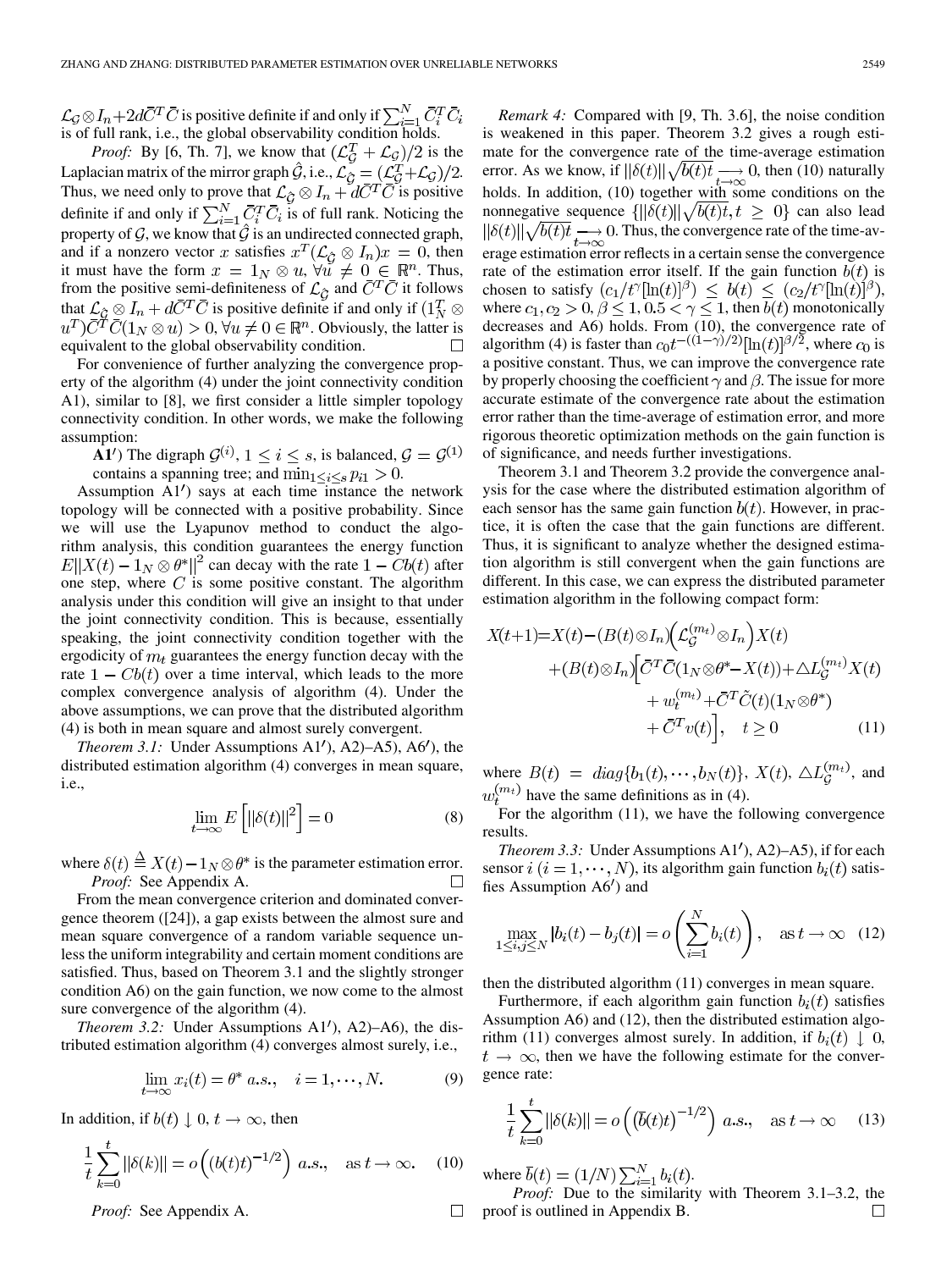We now prove the corresponding convergence results as in Theorem 3.1–Theorem 3.3 under the joint connectivity condition A1). In this case, the communication topology graph at any given time instant may be not connected. Similar to Assumption A4) in [9] and Assumption iii) of [8, Th. 7], to deal with the time-varying coefficient matrices caused by topology switches, we assume the gain function  $b(t)$  does not change too fast. To be specific, we make the following assumption:

**A6<sup>** $\prime\prime$ **</sup>)** In addition to A6), there are constants  $\alpha_1, \alpha_2 > 0$ , such that  $\alpha_1 b(t) \leq b(t+1) \leq \alpha_2 b(t)$ ,  $\forall t > 0$ .

*Theorem 3.4:* Under Assumptions A1)–A5), A6"), the distributed parameter estimation algorithm (4) is convergent both in mean square and almost surely. In addition, if  $b(t) \perp 0$ , , then  $(1/t) \sum_{k=0}^{t} ||\delta(k)|| = o((b(t)t)^{-1/2})$  a.s., as  $t\to\infty$ .  $\Box$ 

*Proof:* See Appendix C.

*Theorem 3.5:* Under Assumptions A1)–A5), if for each sensor  $i$   $(i = 1, \dots, N)$ , its algorithm gain function  $b_i(t)$ satisfies A6) and (12), and there exist  $\alpha_1, \alpha_2 > 0$ , such that  $\alpha_1 b_i(t) \leq b_i(t+1) \leq \alpha_2 b_i(t)$ ,  $\forall t > 0$ , then the distributed algorithm (11) converges in mean square. Furthermore, if (12) is replaced by

$$
\sum_{t=0}^{\infty} \max_{1 \le i \le N} |b_i(t) - b_j(t)| < \infty \tag{14}
$$

then the distributed estimation algorithm (11) converges almost surely. In addition, if  $b_i(t) \downarrow 0, t \to \infty$ , then we have the following estimate for the convergence rate:  $(1/t) \sum_{k=0}^{t} ||\delta(k)||$  =  $o((\overline{b}(t)t)^{-1/2})$  a.s., as  $t \to \infty$ , where  $\overline{b}(t) = (1/N) \sum_{i=1}^{N} b_i(t)$ . *Proof:* The proof is similar to Theorem 3.4, and is outlined

in Appendix C.

*Remark 5:* At first glance, the algorithm (4) may have a faster convergence rate under  $A1'$ ) than that under the joint connectivity condition A1), since the energy function  $E||\delta(t)||^2$  decays after a certain time interval under A1), but decays after only one step under  $A1'$ ). However, from Theorem 3.2–Theorem 3.5, actually we can only obtain the same convergence rate estimate under the two different connectivity conditions. This is because, by assuming the gain function  $b(t)$  slowly time-varying (Assumption  $A6''$ ), the energy function for both the two cases will decay with the rate  $1 - Cb(t)$ . The only difference lies in the constant  $C$  for the two cases, which does not affect the estimate of convergent rate about the gain function. Thus, the faster convergence rate under  $A1'$ ) may be reflected in the less multiples of  $(b(t)t)^{-1/2}$  than that under A1).

By Remark 3, we further relax the ergodic condition on  $m_t$  in Assumption A5). Similar to the multi-agent consensus control under Markovian switching communication topologies ([11]), we will discuss the convergence of the designed estimation algorithm by classifying the states of the Markov chain  $m_t$ . From the decomposition theorem of the states of a Markov chain ([23]), we know that the state space  $S$  of  $m_t$  can be partitioned uniquely as

$$
\mathcal{S} = \mathcal{T} \cup \mathcal{C}_1 \cup \cdots \cup \mathcal{C}_p
$$

where T is the set of transient states,  $\mathcal{C}_i$   $(i = 1, \dots, p)$  is the irreducible closed set of (positive) recurrent states. We make the following assumptions:

**A1**<sup>*n*</sup>) The digraph  $G^{(i)}$ ,  $1 \le i \le s$ , is balanced, and  $\mathcal{G}_{C_j}$ ,  $1 \le j \le p$ , contains a spanning tree, where  $\mathcal{G}_{C_j}$  is the union of the communication topology graph set corresponding to the state set  $C_i$ .

**A5'** 
$$
\{m_t, t \ge 0\}
$$
 is a homogeneous Markov chain with  
the transition probability matrix  $[p_{ij}]_{1 \le i,j \le s}, P\{m_{t+1} =$   
 $j|m_t = i, m_0, \dots, m_{t-1}, w_k, v(k), L_k, \tilde{C}(k), 0 \le k \le t\}$   
 $t \} = p_{ij}.$ 

Obviously, when  $p = 1$ , T is empty, and  $m_t$  is aperiodic, Assumptions  $A1'$  and  $A5'$  are reduced to Assumptions  $A1$ ) and A5), respectively. According to the initial distribution, the initial state of the Markov chain  $m_t$  belongs to either the set of transient states  $\mathcal T$ , or a certain irreducible closed set of recurrent states  $\mathcal{C}_i$ ,  $1 \leq i \leq p$ . For the former case,  $m_t$  will finally reach an irreducible closed set of recurrent states  $C_i$  after finite time, and will not jump out of it from then on. For the latter case,  $m_t$  will not jump out of the irreducible closed set  $\mathcal{C}_i$  from the initial instant. Thus, for both cases,  $m_t$  will take values in some irreducible closed set of recurrent states after finite time. Based on the above assumptions and Theorem 3.4, we can obtain the following corollary addressing the convergence properties of the distributed estimation algorithm (4).

*Corollary 3.1:* Under Assumptions A1"), A2)–A4), A5'), A6), the distributed estimation algorithm (4) is convergent both in mean square and almost surely.

# IV. CONTINUOUS-TIME DISTRIBUTED ESTIMATION ALGORITHM AND CONVERGENCE ANALYSIS

In this section, we assume each sensor obtains local noisy measurements continuously. The continuous-time distributed parameter estimation problem is considered in uncertain environments with measurement noises, communication noises and Markovian random signal losses. To be specific, in Section IV-A, after modifying the sensing and communication models (1), (2) to make them suitable for discussions in continuous-time setting, we propose an estimation algorithm described by a Markovian switching stochastic differential equation. In Section IV-B, we prove the mean square and almost sure convergence of the designed continuous-time algorithm. The problem in this section has been previously discussed in our recent work [1].

#### *A. Distributed Estimation Algorithm*

Assume each sensor in the network observes the unknown parameter vector  $\theta^* \in \mathbb{R}^n$  independently. The local continuoustime noisy measurement obtained by sensor  $i$   $(i = 1, \dots, N)$  at time  $t$  is expressed as

$$
z_i(t) = C_i(t)\theta^* + \sigma_{vi}n_{vi}(t), \quad t \in \mathbb{R}^+ \tag{15}
$$

where  $z_i(t) \in \mathbb{R}^{n_i}$  is the measurement vector of sensor i at time  $t; n_{vi}(t) \in \mathbb{R}^{n_i}$  is the measurement noise, which is modeled as a standard white noise,  $\sigma_{vi} = diag\{\sigma_{vi}^1, \cdots, \sigma_{vi}^{n_i}\}, \sigma_{vi}^k > 0$ , denotes its noise intensity matrix;  $\sigma_{Ci} \odot \tilde{C}_i(t)$  is the random time-varying measurement matrix,  $\overline{C}_i = E[C_i(t)]$ , each element of the matrix  $\overline{C}_i(t)$  is modeled as a standard white noise,  $\sigma_{Ci} \in \mathbb{R}^{n_i \times n}$  denotes its noise intensity matrix.

Corresponding to the discrete-time case with Markovian topology switches in Section II-B, here the random switches of communication topologies are driven by a continuous-time Markov chain  $m_t$ , with the state space  $S = \{1, \dots, s\}$ . When  $m_t = i$  ( $i \in S$ ), the communication topology of the sensor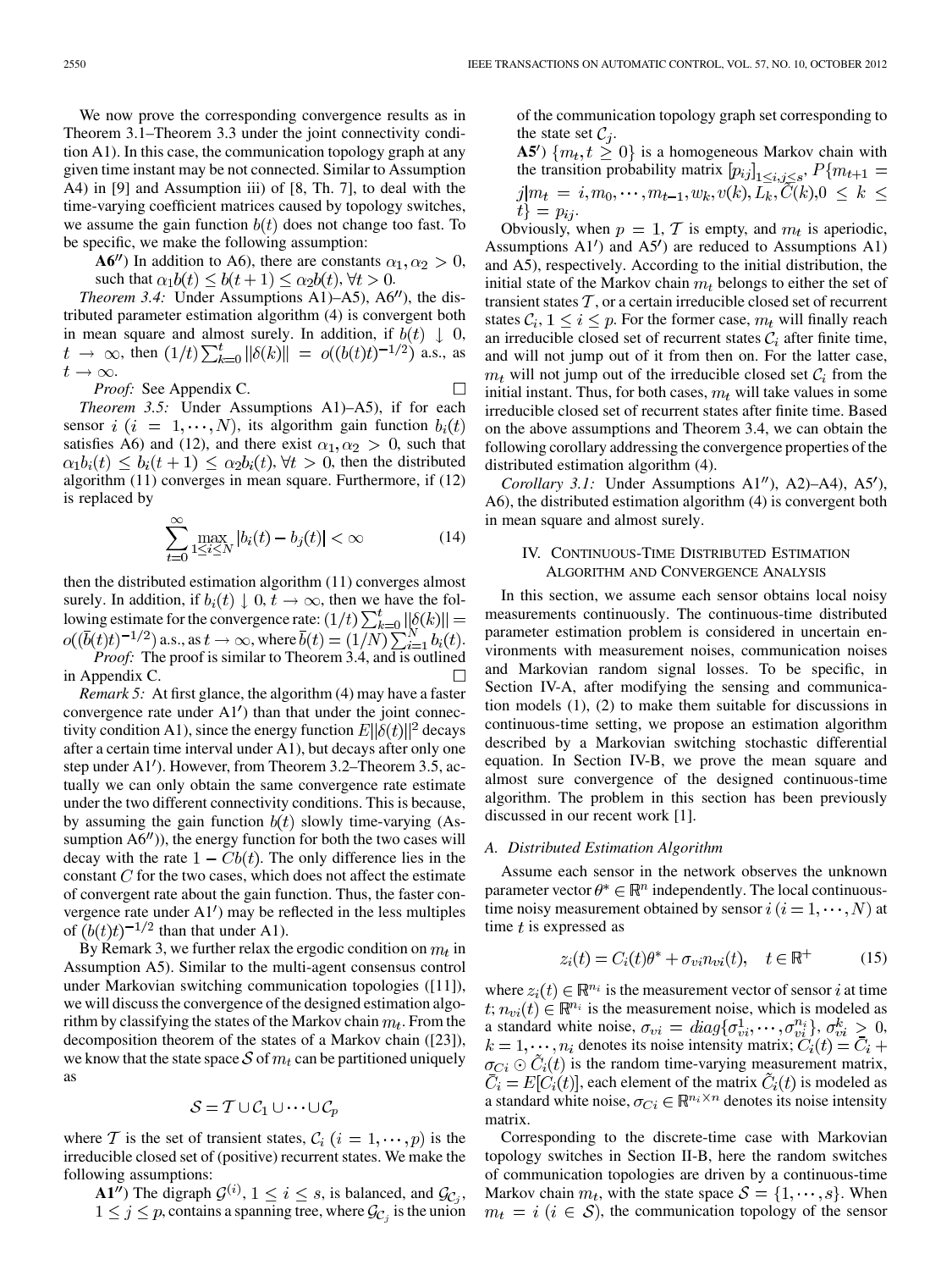network at time t is  $\mathcal{G}_t = \mathcal{G}^{(i)}$  accordingly. At the sender side of the channel  $(j, i) \in \mathcal{E}_{\mathcal{G}}$ , sensor j sends its estimate  $x_j(t) \in \mathbb{R}^n$ to sensor  $i$ . At the receiver side of this channel, sensor  $i$  receives an estimate of  $x_i(t)$ , denoted by

$$
y_{ji}(t) = \begin{cases} x_j(t) + \sigma_w^{ji} n_w^{ji}(t), & \text{if } (j, i) \in \mathcal{E}_{\mathcal{G}_t}, \\ 0, & \text{if } (j, i) \in \mathcal{E}_{\mathcal{G}} \setminus \mathcal{E}_{\mathcal{G}_t} \end{cases}
$$
 (16)

where  $n_w^{ji}(t)$  is the communication noise, which is modeled as standard white noise,  $\sigma_w^{ji} = diag\{\sigma_{w1}^{ji}, \cdots, \sigma_{wn}^{ji}\}, \sigma_{wk}^{ji} > 0$ ,  $k = 1, \dots, n$  denotes its noise intensity matrix.

Under the Markovian random switching communication topologies, and the communication scheme defined by (16), for each sensor  $i$   $(i = 1, \dots, N)$ , we propose the following continuous-time distributed real-time estimation algorithm to estimate the unknown parameter  $\theta^*$ :

$$
\dot{x}_i(t) = b(t) \left\{ \sum_{j \in \mathcal{N}_{it}} a_{ij}(t) \left( y_{ji}(t) - x_i(t) \right) + \bar{C}_i^T \left( z_i(t) - \bar{C}_i x_i(t) \right) \right\}
$$
(17)

where  $x_i(t)$ ,  $\mathcal{N}_{it}$ ,  $a_{ij}(t)$  and  $b(t)$  have the same meanings as in (3).  $z_i(t)$  and  $y_{ii}(t)$  are defined by (15) and (16), respectively. When  $\mathcal{N}_{it}$  is empty,  $\sum_{i \in \mathcal{N}_{it}}(\cdot)$  is understood as zero.

Substituting  $(15)$ ,  $(16)$  into  $(17)$ , we obtain the following compact form of the distributed estimation algorithm:

 $\mathcal{L}^{\mathcal{A}}$ 

$$
\dot{X}(t) = -b(t) \left( \mathcal{L}_\mathcal{G}^{(m_t)} \otimes I_n \right) X(t) \n+ b(t) \bar{C}^T \bar{C} (1_N \otimes \theta^* - X(t)) + b(t) \Sigma_w^{(m_t)} n_w(t) \n+ b(t) \Sigma_{\tilde{C}} n_{\tilde{C}}(t) + b(t) \Sigma_v n_v(t), \quad t \ge 0
$$
\n(18)

where  $X(t) = [x_1^T(t), \dots, x_N^T(t)]^T$ ,  $\mathcal{L}_G^{(m_t)}$  is the Laplacian matrix of  $\mathcal{G}_t$ ,  $C = diag\{C_1, \dots, C_N\},\$ ; , , denotes the *i*th row of the matrix  $\mathcal{A}_{\mathcal{G}_t}$ ;  $\sum_{\tilde{C}} \quad = \quad \sigma_{C_i} diag\{\theta^{*T}, \cdots, \theta^{*T}\};$ ,  $C_{ij}^I$  denotes the jth row of matrix  $C_i(t)$ ;  $\Sigma_v = C^T diag\{\sigma_{v1}, \cdots, \sigma_{vN}\},$  $n_v(\check{t}) = [n_{v1}^T(t), \cdots, n_{vN}^T(\check{t})]^T.$ 

Assume the  $\sigma$ -algebras  $\mathcal{F}(n_w(t), t \ge 0)$ ,  $\mathcal{F}(n_{\tilde{C}}(t), t \ge 0)$ and  $\mathcal{F}(n_v(t), t \geq 0)$ , generated, respectively, by the noise sequences  $\{n_w(t)\}\$ ,  $\{n_{\tilde{C}}(t)\}\$  and  $\{n_v(t)\}\$ , are independent. Then the algorithm (18) is a stochastic system driven by an  $nN^2$  +  $(n+1)\sum_{i=1}^{N} n_i$  dimensional standard white noise, which can be written in the following Itô stochastic differential equation:

$$
dX(t) = \left[ -b(t) \left( \mathcal{L}_\mathcal{G}^{(m_t)} \otimes I_n \right) X(t) + b(t) \bar{C}^T \bar{C} (1_N \otimes \theta^* - X(t)) \right] dt + b(t) \Sigma^{(m_t)} dW(t) \quad (19)
$$

where  $\Sigma^{(m_t)} = [\Sigma^{(m_t)}_w, \Sigma_{\tilde{C}}, \Sigma_v]$ ,  $W(t)$  is an  $nN^2 + (n +$ 1)  $\sum_{i=1}^{N} n_i$  dimensional standard Brownian motion.

#### *B. Convergence Analysis*

The discussions in this subsection are based on the complete probability space  $(\Omega, \mathcal{F}, P)$ , equipped with a filtration  $\{\mathcal{F}_t, t \in$   $\mathbb{R}^+$ . To proceed the convergence analysis of the distributed estimation algorithm (19), we need the following preparations.

For given matrix  $L = (L_1, \dots, L_s)$  with  $L_i = [l_{i1} \dots l_{im}],$  $l_{ij} \in \mathbb{R}^n$ ,  $i = 1, \dots, s$ ,  $j = 1, \dots, m$ , we define the following operators  $\varphi$  and  $\hat{\varphi}$ :  $\varphi(L_i) = [l_{i1}^T, \cdots, l_{im}^T]^T \in \mathbb{R}^{nm}, \hat{\varphi}(L) =$  $[\varphi^T(L_1), \cdots, \varphi^T(L_s)] \in \mathbb{R}^{mns}$ .

It can be seen that the above operators actually make a long vector out of a matrix by stacking up its columns from left to right. The operator  $\varphi$  has the following property ([25]):

$$
\varphi(LKH) = (H^T \otimes L)\varphi(K) \tag{20}
$$

where  $L$ ,  $H$  and  $K$  are matrices with proper dimensions.

In order to prove the convergence of the algorithm (19), we make the following assumptions:

**B1**)  $\{(m_t, \mathcal{F}_t), t \in \mathbb{R}^+\}$  is a homogeneous ergodic Markov chain with right continuous trajectories, taking values on the set  $S = \{1, \dots, s\}$ .  $Q = [q_{ij}]_{1 \le i \le s}$  is the transition rate matrix of  $m_t$ , satisfying  $\sum_{i:i \neq i} \overline{q_{ij}} = \sum_{i:i \neq i} q_{ii}$ . has the initial distribution  $\{q_i, i \in S\}$ . **B2**) The initial estimation state  $X(0)$  satisfies  $E[||X(0)||^2] < \infty$ . { $W(t), \mathcal{F}_t$ }, { $m_t, \mathcal{F}_t$ }, and  $X(0)$  are independent.

**B3**) The matrix  $Q_o = \sum_{i=1}^{N} C_i^T C_i$  is of full rank.

**B4**) The gain function  $b(t)$  satisfies:  $b(t) \geq 0$ ; ;  $\int_0^\infty b^2(t)dt < \infty$ .

*Remark 6:* From the Markov chain theory ([23]), if  $m_t$  takes values in a finite state space, and its transition probability matrix  $P(t) = [p_{ij}(t)]$  is standard, i.e.,  $\lim_{t\to 0+} P(t) = I$ ,  $p_{ij}(t) =$  $P(m_{t+s} = j|m_s = i), \forall s \ge 0$ , then the transition rate matrix Q is conservative, i.e.,  $q_{ii} = -\sum_{i \cdot i \neq i} q_{ij}, 0 \leq q_{ij} < \infty$ . This together with the condition  $\sum_{i:i\neq i} q_{ij} = \sum_{i:i\neq i} q_{ji}$  in B1) ensures  $Q$  is doubly stochastic, which amounts to saying the digraph generated by Q is balanced. Thus,  $(1/2)(Q + Q<sup>T</sup>)$ is a symmetric transition rate matrix. In addition to the ergodicity of  $m_t$  (i.e.,  $m_t$  is irreducible, positive recurrent), we know that  $(1/2)(Q + Q<sup>T</sup>)$  is irreducible and the digraph generated is strongly connected. Denote  $p_i(t) = P(m_t = i), i \in S$ . By the ergodicity of  $m_t$ , there exist limiting probabilities  $\{\pi_i, i \in$  $S$  which do not depend on the initial distribution, and satisfy  $\sum_{i=1}^s \pi_i = 1$  and  $\lim_{t \to \infty} \sup_{j \in S} {\vert p_j(t) - \pi_j \vert} = 0$ .

Now we come to analyze the convergence of the distributed estimation algorithm (19). It can be seen that algorithm (19) is actually a time-varying stochastic system with Markov switches. One prominent feature of this kind of systems is that the state  $\{X(t), \mathcal{F}_t, t \geq 0\}$  is not Markov, while the augmented state  $\{(X(t), m_t), \mathcal{F}_t, t \geq 0\}$  is Markov. Therefore, we can use tools such as infinitesimal generator of the Markov process  $(X(t), m_t)$  and generalized Itô formula ([26]) to study the convergence properties of the designed algorithm (19).

*Theorem 4.1:* Under Assumptions A1), B1)–B4), the continuous-time distributed estimation algorithm (19) converges in mean square, i.e.,

$$
\lim_{t \to \infty} E\left[ \left| |\delta(t)| \right|^2 \right] = 0 \tag{21}
$$

where  $\delta(t) = X(t) - 1_N \otimes \theta^*$  is the parameter estimation error. *Proof:* See Appendix D. $\Box$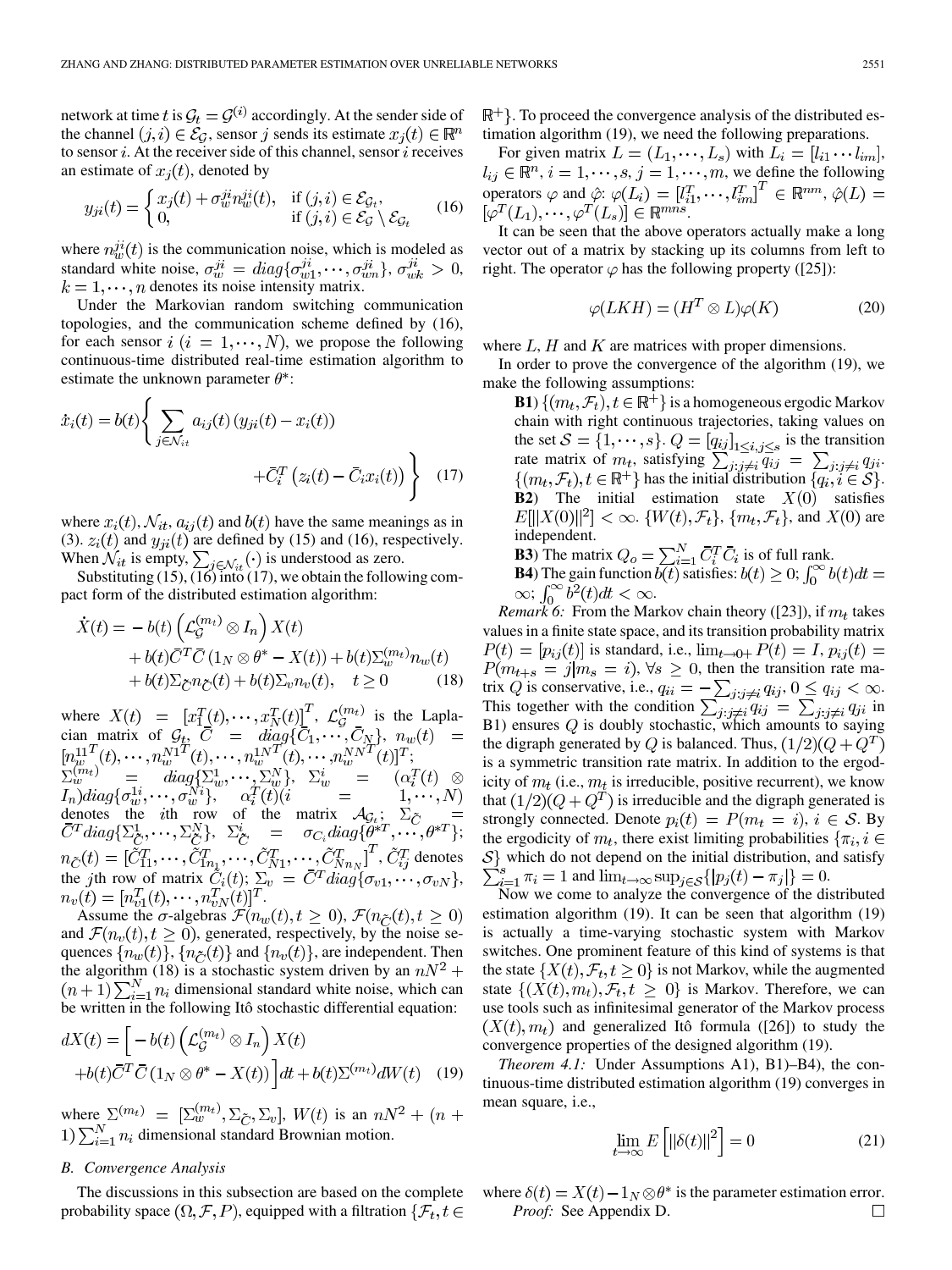Based on Theorem 4.1, we can prove the almost sure convergence of the algorithm (19).

*Theorem 4.2:* Under Assumptions A1), B1)–B4), the continuous-time distributed estimation algorithm (19) converges almost surely.

*Proof:* See Appendix E.  $\Box$ 

*Remark 7:* From Theorems 4.1 and 4.2, we can see that different from the discrete-time case, the gain function  $b(t)$  is not required to satisfy a condition like  $A6''$ ). In addition, from the proof of Theorem 3.4, we can see that the Markovian nature of the time-varying network topology is not strictly necessary for the discrete-time case as long as the union graph of deterministically switching network topology without any probabilistic assumptions is assumed to be connected ([9]), or there is a positive probability of visiting all the states of the chain over an interval of length  $h$ . In contrast, the Markovian property plays an important role in the convergence analysis of the continuous-time algorithm (19). The essential difference between the analysis methods of the discrete-time stochastic systems and that of the continuous-time stochastic systems may arise from the transient limitation analysis requirement (e.g., the infinitesimal generator) caused by the continuum nature of the continuous-time stochastic systems.

Similar to Theorem 3.3, we move on to analyze the convergence of the distributed estimation algorithm with sensor-dependent gain functions  $b_i(t)$ ,  $i = 1, \dots, N$ . In this case, the continuous-time distributed estimation algorithm (19) becomes

$$
dX(t) = (B(t) \otimes I_n) \left[ -\left( \mathcal{L}_\mathcal{G}^{(m_t)} \otimes I_n \right) X(t) + \bar{C}^T \bar{C} \left( 1_N \otimes \theta^* - X(t) \right) \right] dt + (B(t) \otimes I_n) \Sigma^{(m_t)} dW(t)
$$
\n(22)

where  $B(t) = diag{b_1(t), \dots, b_N(t)}$ ,  $\Sigma^{(m_t)}$ ,  $W(t)$  are defined as in  $(19)$ .

On the convergence of the algorithm (22), we have the following theorem.

*Theorem 4.3:* Suppose Assumptions A1), B1)–B3) hold, and for each  $i$   $(i = 1, \dots, N)$ 

$$
\int_{0}^{\infty} b_i(t)dt = \infty, \quad (23)
$$

$$
\int_{0}^{\infty} b_i^2(t)dt < \infty \quad (24)
$$

$$
\max_{1 \le i,j \le N} |b_i(t) - b_j(t)| = o\left(\sum_{i=1}^N b_i(t)\right) \text{ as } t \to \infty.
$$
 (25)

Then the continuous-time distributed estimation algorithm (22) converges in mean square. In addition, if (25) is replaced by

$$
\int_{t=0}^{\infty} \max_{1 \le i,j \le N} |b_i(t) - b_j(t)| dt < \infty
$$
 (26)

 $\Box$ 

then the algorithm (22) converges almost surely. *Proof:* See Appendix F.



Fig. 1. Trajectories of parameter estimates in sensor network (a)  $SN_1$  and (b)  $SN_2$ .

#### V. NUMERICAL EXAMPLES

In this section, we will give two numerical examples to illustrate the convergence results of Sections III and IV in both discrete-time and continuous-time settings.

*Example 1:* Consider two sensor networks  $SN_1$  and  $SN_2$ , whose sensors are denoted by  $(s_1)$  and  $(s_1, s_2, s_3)$ , respectively. Each sensor network carries out a common task to estimate the unknown parameter vector  $\theta^* = [1, 2]^T$ .

The local noisy measurement  $z_i(t)$  of sensor  $s_i$   $(i = 1, 2, 3)$ is taken as  $z_i(t) = (C_i + n_i(t))\theta^* + v_i(t)$ , where  $C_1 = [1, 0]$ ,  $C_2 = [0,1], C_3 = [1,1], n_i(t) = [n_{i1}(t), n_{i2}(t)], n_{i1}(t),$  $n_{i2}(t)$ ,  $v_i(t)$  are independent white noises with uniform distribution on  $[-0.2, 0.2]$ . The signal at the receiver side of a communication channel is described by (2), where  $E[L_{ji}(t)] =$ 0.2*I*, and the elements of  $L_{ii}(t) - 0.2I$  are white noises with uniform distribution on  $[-0.05, 0.05]$ . The elements of all communication noises  $w_{ji}(t)$  are Gaussian white noises with distribution  $N(0,0.1)$ . The random switches of communication topologies for sensor network  $SN_2$  are driven by the homogeneous ergodic Markov chain  $m_t$ . The state space of  $m_t$  is  $S = \{1, 2, 3\}$ , and the transition probability matrix is taken as  $1/3$   $1/3$  $1/3$ 

 $1/3$ , where state  $i$   $(i = 1, 2, 3)$  stands for  $1/3$   $1/3$  $1/3$   $1/3$  $1/3$ 

the communication topology graph  $G_i$  with its weighted adja-<br> $(0\quad 5\quad 0)$   $(0\quad 0\quad 5)$  $\begin{pmatrix} 0 & 0 & 5 \end{pmatrix}$ 

$$
\begin{aligned}\n\text{cency matrix } \mathcal{A}_1 &= \begin{pmatrix} 5 & 0 & 0 \\ 0 & 0 & 0 \end{pmatrix}, \mathcal{A}_2 = \begin{pmatrix} 0 & 0 & 0 \\ 5 & 0 & 0 \end{pmatrix}, \mathcal{A}_3 = \begin{pmatrix} 0 & 1 & 0 \end{pmatrix}\n\end{aligned}
$$

 $0 \quad 0.5$  . We use the algorithm (4) to estimate the un- $0.5$  $0.5\quad 0$ 

known parameter  $\theta^*$  with the initial states  $x_i(0) = [0, 0.4]^T$ ,  $i = 1, 2, 3$ . The gain function is  $b(t) = 1/t$ .

In Fig. 1(a), it is evident that the single sensor  $s_1$  in  $SN_1$  fails to estimate the second element of  $\theta^*$ . This shows the necessity to conduct parameter estimate via coordination among sensors. Fig. 1(b) shows that the trajectories of the estimates under noisy local measurements converge to the true value of the unknown parameter, which verify the convergence results of Theorem 3.4. Thus, we conclude that the designed algorithm (4) possesses robustness to random measurement noises, random communication noises, random link gains and Markovian switching communication topologies.

*Example 2:* The convergence properties of the distributed continuous-time parameter estimation algorithm (17) will be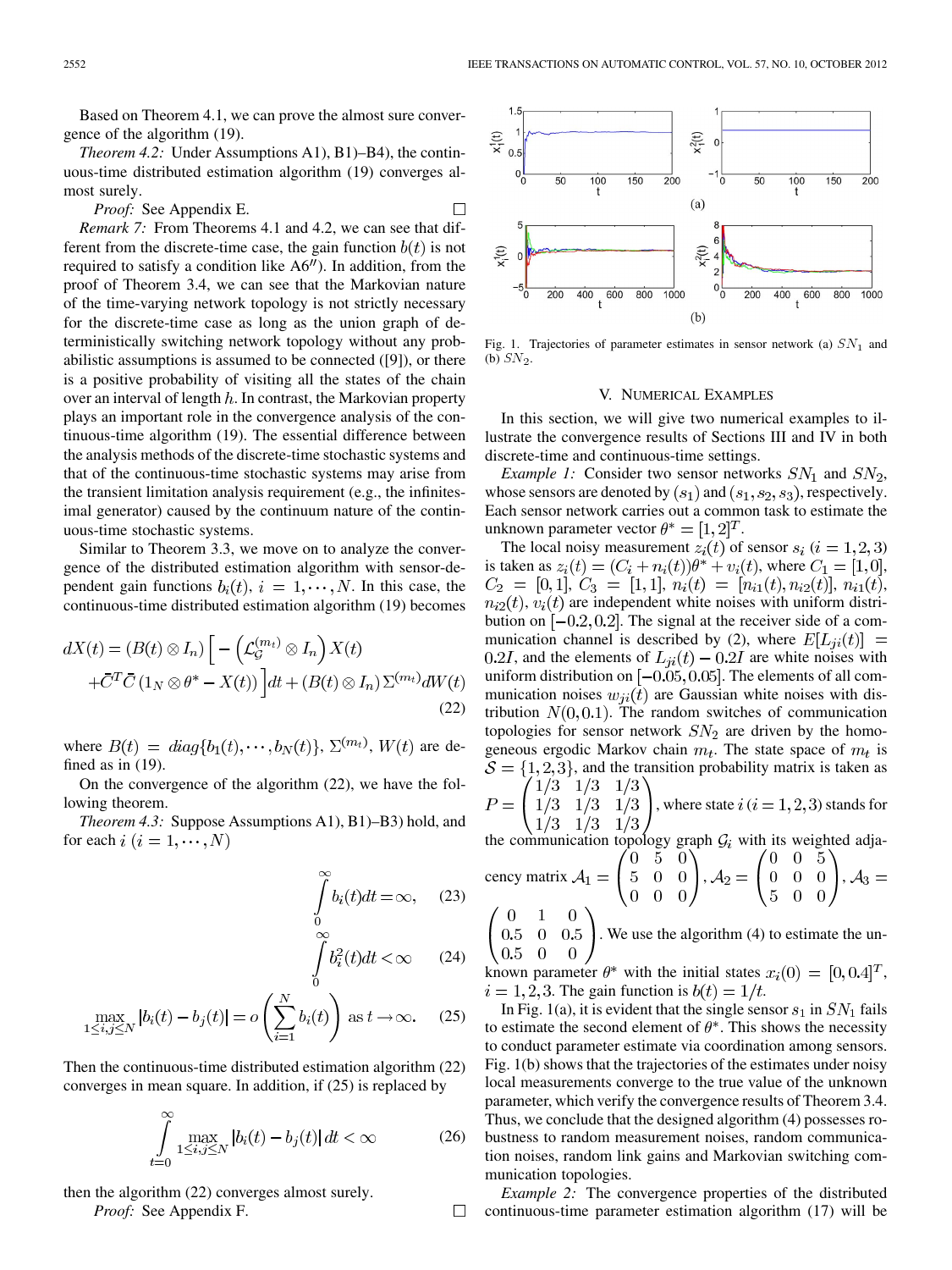

Fig. 2. Trajectories of parameter estimates of continuous-time algorithms by sensor  $s_1$  and  $s_2$ .

illustrated. The unknown parameter vector to be estimated is  $\theta^* = [1, 2]^T$ . We consider a sensor network with two sensors  $s_1$ and  $s_2$ . The local noisy measurements of sensor  $s_i$   $(i = 1, 2)$ are given by (15), where  $C_1 = [1,0], C_2 = [1,1], \sigma_{C_i} =$ [1, 1],  $\sigma_{vi}$  = 1. All communication noise intensity matrices are taken as  $\sigma_w^{ji} = I$ . The state space of the continuous-time homogeneous ergodic Markov chain  $m_t$  is denoted by  $S =$  $\{1, 2\}$ , where state  $i$  ( $i = 1, 2$ ) corresponds to the communication topology graph  $\mathcal{G}_i$  with the Laplacian matrix  $\mathcal{L}_{\mathcal{G}_1}$  = ,  $\mathcal{L}_{\mathcal{G}_2} = \begin{pmatrix} 0 & 0 \\ 0 & 0 \end{pmatrix}$ . The transition rate matrix of is given by  $Q = \begin{pmatrix} 1 & 1 \\ 1 & 1 \end{pmatrix}$ , and the initial probability distribution of  $m_t$  is taken as  $q_1 = q_2 = 1/2$ . The gain function is in the form  $b(t) = 550/t$ , and the initial values of parameter estimates are  $x_1(0) = x_2(0) = [0, 0.4]$ . By choosing algorithm coefficients as above, all conditions of Theorem 4.1 and Theorem 4.2 hold. The trajectories of parameter estimates by sensor  $s_1$  and  $s_2$  are shown in Fig. 2. It can be seen that as time goes on, the parameter estimate of each sensor's algorithm converges to the true value of  $\theta^*$ .

#### VI. CONCLUDING REMARKS

The purpose of distributed estimation over sensor networks is to study how to design an estimator for each sensor so that a nice estimate of the unknown parameter can be given cooperatively via local communications and interactions among sensors. In this paper, we have considered the design and convergence of distributed estimation algorithms under various uncertainties during sensing measurements and communicating signals among sensors. The sensing and communication models address uncertainties of measurement and communication noises, random signal losses, and random link gains. The temporal correlations of random topology switches are described by a Markov chain. Distributed algorithms in both discrete-time and continuous-time case are proposed. By using probability limit theory, stochastic differential equation theory, algebraic graph theory and Markov chain theory, under mild conditions on measurement and communication noise, gain function, and topology-switching Markov chain, we prove the designed algorithms converges both in mean square and almost surely.

Interesting extensions of this paper might concern the convergence rate estimation of the continuous-time algorithm, the effects of other parameters on convergence rate such as the transition probabilities of the Markov chain and the link gains, the relaxation of independence assumption on measurement matrices to certain correlation assumptions, and the use of recursive least squares (RLS)-type local filtering algorithms instead of stochastic gradient algorithms. In addition, when the parameter to be estimated is time-varying, how to combine the existing local estimation algorithms and dynamic consensus algorithms ([27]) to produce efficient distributed dynamic estimation algorithms, and how to conduct their convergence analysis are important issues. We believe dynamic consensus schemes will play an active role in estimating unknown dynamic parameters cooperatively, and enhancing the global observability of the sensor network. These topics require further investigation.

# APPENDIX A

# PROOFS OF THEOREM 3.1 AND THEOREM 3.2

*Lemma A.1:* ([28]) Let  $\{u(k), k = 0, 1, \dots\}, \{\alpha(k), k = 0, 1, \dots\}$  $[0,1,\dots]$  and  $\{q(k), k=0,1,\dots\}$  be real sequences, satisfying ,  $\alpha(k) \geq 0, k = 0, 1, \dots, \sum_{k=0}^{\infty} q(k) = \infty$ , and  $u(k + 1) \le (1 - q(k))u(k) + \alpha(k)$ . Then  $\limsup_{k\to\infty} u(k) \leq 0$ . Particularly, if  $u(k) \geq 0$ ,  $k =$  $0, 1, \dots$ , then  $\lim_{k \to \infty} u(k) = 0$ .

*Proof of Theorem 3.1:* By Assumption A1') and properties of the Kronecker product ([25]), one can obtain  $(\mathcal{L}_G^{(m_t)} \otimes I_n)(1_N \otimes I_n)$  $\theta^*$ ) = 0. Thus, (4) can be written in the following difference equation associated with the parameter estimation error  $\delta(t)$ :

$$
\delta(t+1) = \left[I - b(t)\left(\mathcal{L}_G^{(m_t)} \otimes I_n + \bar{C}^T \bar{C}\right)\right] \delta(t) + b(t)\left[\Delta L_G^{(m_t)}(\delta(t) + 1_N \otimes \theta^*) + \bar{C}^T \tilde{C}(t)(1_N \otimes \theta^*) + w_t^{(m_t)} + \bar{C}^T v(t)\right].
$$
 (A.1)

Let  $V(t) = ||\delta(t)||^2$ . Then, by (A.1) we have

$$
V(t+1) = \delta^T(t) \left[ I - b(t) \left( \mathcal{L}_\mathcal{G}^{(m_t)T} \otimes I_n + \bar{C}^T \bar{C} \right) \right] \times \left[ I - b(t) \left( \mathcal{L}_\mathcal{G}^{(m_t)} \otimes I_n + \bar{C}^T \bar{C} \right) \right] \delta(t) + 2b(t)I_1(t) + b^2(t)I_2(t), \tag{A.2}
$$

where  $I_i(t)$ ,  $i = 1, 2$  are defined by , . Define  $\mathcal{F}'_t = \sigma\{x(0), w_k, m_k, v(k), L_k, \tilde{C}(k), 0 \leq k \leq t - \sigma\}$ 1. Then,  $\delta(t)$  is adapted to  $\mathcal{F}'_t$ . Below, we want to estimate  $E[V(t+1)|\mathcal{F}_t']$ .

From Assumptions  $A1'$ ,  $A5$ ) and Lemma 3.1 we know that, no matter what the value  $m_{t-1}$  takes, the probability of the event is always greater than zero. Thus, there is a constant , such that  $\lambda_0 I$  and

$$
E\left\{\delta^T(t)\left[I - b(t)\left(\mathcal{L}_\mathcal{G}^{(m_t)T} \otimes I_n + \bar{C}^T\bar{C}\right)\right]\right\}
$$

$$
\times \left[I - b(t)\left(\mathcal{L}_\mathcal{G}^{(m_t)} \otimes I_n + \bar{C}^T\bar{C}\right)\right]\delta(t)|\mathcal{F}_t'\right\}
$$

$$
\leq \left[1 - 2\lambda_0 b(t) + C_{01}b^2(t)\right]V(t) \tag{A.3}
$$

where  $C_{01} = 2 \max_{1 \le k \le s} ||\mathcal{L}_G^{(k)} \otimes I_n|| + 2||C^T C||^2$ . By Assumptions A2)–A4) and (5) we have $\equiv$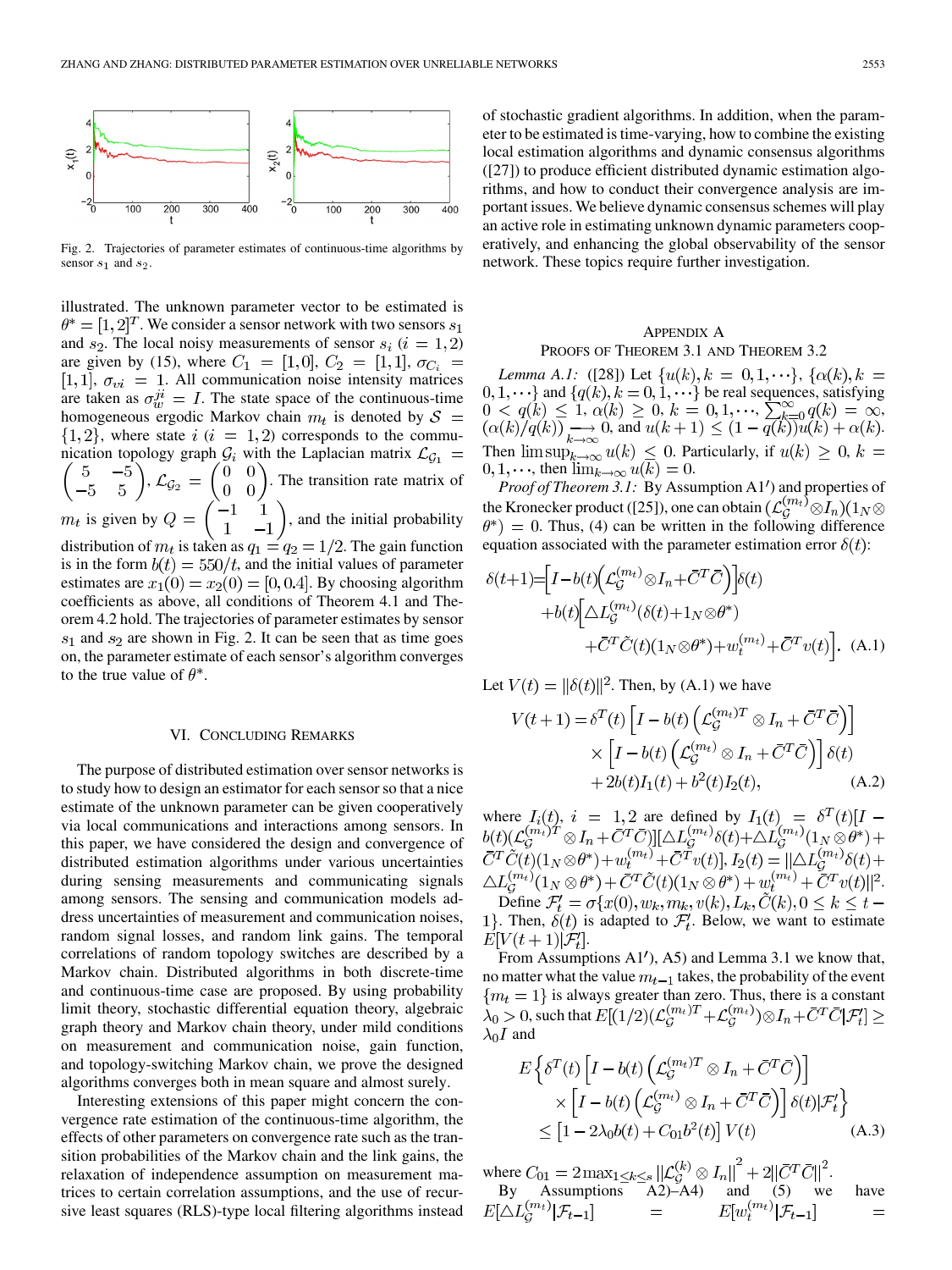$E[\tilde{C}(t)|\mathcal{F}_{t-1}] = E[v(t)|\mathcal{F}_{t-1}] = 0$ , which together with the definition of  $I_1(t)$  and  $\mathcal{F}'_t \subset \mathcal{F}_{t-1}$  leads to

$$
E[I_1(t)|\mathcal{F}'_t]
$$
  
\n
$$
= E[E[I_1(t)|\mathcal{F}_{t-1}]|\mathcal{F}'_t]
$$
  
\n
$$
= E\Big\{\delta^T(t)\Big(I - b(t)\Big(\mathcal{L}_G^{(m_t)T}\otimes I_n + \bar{C}^T\bar{C}\Big)\Big)
$$
  
\n
$$
\times \Big(E\Big[\Delta L_G^{(m_t)}|\mathcal{F}_{t-1}\Big](\delta(t) + 1_N\otimes\theta^*)
$$
  
\n
$$
+ \bar{C}^T E\Big[\tilde{C}(t)|\mathcal{F}_{t-1}\Big](1_N\otimes\theta^*) + E\Big[w_t^{(m_t)}|\mathcal{F}_{t-1}\Big]
$$
  
\n
$$
+ \bar{C}^T E\Big[v(t)|\mathcal{F}_{t-1}\Big]\Big)|\mathcal{F}'_t\Big\} = 0.
$$
 (A.4)

From the definition of  $\Delta L_G^{(m_t)}$  and Assumption A4) it follows that

$$
E\left[\Delta L_G^{(m_t)T} \Delta L_G^{(m_t)}|\mathcal{F}_{t-1}\right](i,j)
$$
  
\n
$$
= \begin{cases}\n0, & \text{if } i \neq j \\
\sum_{k=1}^s 1_{[m_t=k]} a_{li}^{(k)^2} \sum_{i=1}^N \\
\times E\left(L_{il}^T(t)\overline{L}_{il}^{-1} - I\right) \times \left(\overline{L}_{il}^{-1} L_{il}(t) - I\right), & \text{otherwise.} \\
\end{cases}
$$
\n(A.5)

Thus, by Assumption A4) and  $\mathcal{F}'_t \subset \mathcal{F}_{t-1}$ , there is  $C_{02} > 0$ such that

$$
E\left[\delta^T(t)\Delta L_{\mathcal{G}}^{(m_t)T}\Delta L_{\mathcal{G}}^{(m_t)}\delta(t)|\mathcal{F}_t'\right]
$$
  
=  $E\left\{E\left[\delta^T(t)\Delta L_{\mathcal{G}}^{(m_t)T}\Delta L_{\mathcal{G}}^{(m_t)}\delta(t)|\mathcal{F}_{t-1}\right]|\mathcal{F}_t'\right\}$   
 $\leq C_{02}V(t).$  (A.6)

Similarly, there exists  $C_{03} > 0$  such that

$$
\left(1_N^T \otimes \theta^{*T}\right) E\left[\Delta L_{\mathcal{G}}^{(m_t)T} \Delta L_{\mathcal{G}}^{(m_t)}|\mathcal{F}_t'\right] (1_N \otimes \theta^*) \leq C_{03}.
$$
\n(A.7)

By (5) we know that there exists  $C_{04} > 0$  such that

$$
E\left[w_t^{(m_t)T}w_t^{(m_t)}|\mathcal{F}_t'\right] \le C_{04}E\left[||w_t||^2|\mathcal{F}_t'\right].\tag{A.8}
$$

From  $(A.6)$ – $(A.8)$  and Cauchy inequality it  $E[I_2(t)|\mathcal{F}_t']$  $5(C_{02}V(t) + C_{03}$ follows  $E[I_2(t)|\mathcal{F}'_t] \leq 5(C_{02}V(t) + C_{02}V(t))$ <br> $\|\bar{C}\|^2 E[||v(t)||^2|\mathcal{F}'_t] + \|\bar{C}\|^2||1_N \otimes \theta^*\|^2 E[||\tilde{C}(t)||^2|\mathcal{F}'_t]$  $\,<$  $+$  $\boldsymbol{+}$  $C_{04}E[||w_t||^2|\mathcal{F}_t|]$ . This together with (A.2), (A.3) and (A.4) implies

$$
E[V(t+1)|\mathcal{F}'_t] \le [1-2\lambda_0 b(t)+b^2(t)(C_{01}+5C_{02})]V(t) +5b^2(t)\Big(C_{03}+C_{04}E[||w_t||^2|\mathcal{F}'_t]+||\bar{C}||^2E[||v(t)||^2|\mathcal{F}'_t] +||\bar{C}||^2||1_N \otimes \theta^*||^2E[||\tilde{C}(t)||^2|\mathcal{F}'_t]\Big) \quad (A.9)
$$

and hence, by Assumptions A2)–A3),

(A.10) where . Noticing that  $\lambda_0 > 0, b(t) \rightarrow 0$ , there exists  $t_0 > 0$  such that  $b(t)(C_{01} + 5C_{02}) \leq \lambda_0$ , and  $2b(t)\lambda_0 \leq 1$ ,  $\forall t \geq t_0$ . Thus, by A6') we have

$$
0 \le 1 - 2\lambda_0 b(t) + b^2(t)(C_{01} + 5C_{02}) < 1, \quad t \ge t_0 \tag{A.11}
$$

$$
\sum_{t=t_0} [2\lambda_0 b(t) - b^2(t)(C_{01} + 5C_{02})] \ge \lambda_0 \sum_{t=t_0} b(t) = \infty \quad (A.12)
$$

$$
\frac{b^2(t)C_0}{2\lambda_0 b(t) - b^2(t)(C_{01} + 5C_{02})} \to 0, \quad \text{as } t \to \infty.
$$
 (A.13)

which together with (A.10) and Lemma A.1 conclude the proof of the theorem. П

*Proof of Theorem 3.2:* From Assumptions A2), A3), A6), and the monotone convergence theorem ([24]), we have

$$
E\sum_{t=0}^{\infty} b^{2}(t)E[||w_{t}||^{2}|\mathcal{F}'_{t}] = \sum_{t=0}^{\infty} b^{2}(t)E[||w_{t}||^{2}] < \infty
$$
  
\n
$$
E\sum_{t=0}^{\infty} b^{2}(t)E[||v(t)||^{2}|\mathcal{F}'_{t}] = \sum_{t=0}^{\infty} b^{2}(t)E[||v(t)||^{2}] < \infty
$$
  
\n
$$
E\sum_{t=0}^{\infty} b^{2}(t)E[||\tilde{C}(t)||^{2}|\mathcal{F}'_{t}] = \sum_{t=0}^{\infty} b^{2}(t)E[||\tilde{C}(t)||^{2}] < \infty.
$$
 (A.14)

This implies that  $\sum_{t=0}^{\infty} b^2(t) E[||w_t||^2 | \mathcal{F}_t']$  <  $\infty$ , *a.s.*,  $\sum_{t=0}^{\infty} b^2(t) E[||C(t)||^2|\mathcal{F}_t]$  <  $\infty$ , *a.s.*, and , *a.s.* Thus, by (A.9) in the proof of Theorem 3.1 and nonnegative supermartingale convergence theorem ([29, Lem. D.5.3]) we know that  $V(t)$ converges almost surely as  $t \to \infty$ , and

$$
\sum_{t=0}^{\infty} b(t)V(t) < \infty, \quad a.s. \tag{A.15}
$$

which together with Theorem 3.1 leads to (9). Furthermore, if  $b(t) \perp 0$ , by (A.15), Cauchy inequality, and Kronecker lemma ([24]) we have , as  $t\rightarrow\infty$ .  $\Box$ 

#### APPENDIX B PROOF OF THEOREM 3.3

*Proof of Theorem 3.3:* Let  $b(t) = (1/N) \sum_{i=1}^{N} b_i(t)$ ,  $\Delta(t) = diag\{\Delta_1(t), \cdots, \Delta_N(t)\},$ , and . Then, (11) can be rewritten into the following form:

$$
\delta(t+1) = \xi_1(t) + \xi_2(t). \tag{B.1}
$$

Below we will estimate  $E[V(t+1)|\mathcal{F}'_t]$ . Since  $b_i(t)$  satisfies A6'), it can be seen that  $b(t) \longrightarrow 0$ ,  $\sum_{t=0}^{\infty} b(t) = \infty$ . Similar to the derivation of (A.9), one can get

$$
E\left[\left\|\xi_1(t)\right\|^2|\mathcal{F}'_t\right] \leq \left[1-2\lambda_0 \overline{b}(t) + \overline{b}^2(t)(C_{01} + 5C_{02})\right] V(t) + 5\overline{b}^2(t)\Upsilon(t),
$$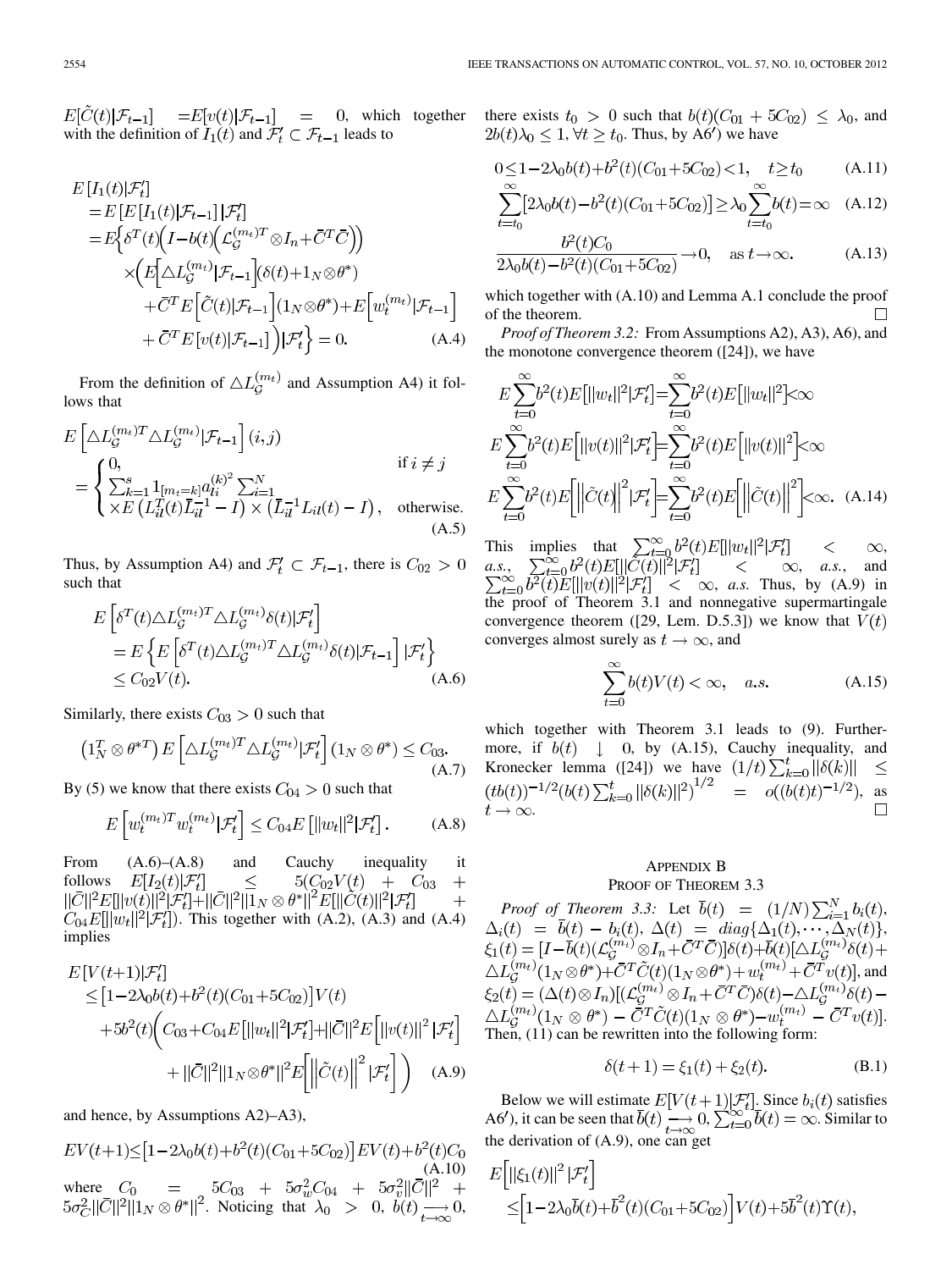$$
E\left[\|\xi_2(t)\|^2 |\mathcal{F}_t'\right] \\
\leq (C_{01} + 5C_{02}) ||\Delta(t)||^2 V(t) + 5 ||\Delta(t)||^2 \Upsilon(t), \\
E\left[\xi_1^T(t)\xi_2(t) |\mathcal{F}_t'\right] \\
\leq C_{11} ||\Delta(t)|| V(t) + \overline{b}(t) \max_{1 \leq i \leq N} \{-\Delta_i(t)\} (C_{01} + 5C_{02}) V(t) \\
+ 5\Upsilon(t),
$$
\n(B.2)

where , . By (B.1) and (B.2) we have

$$
E[V(t+1)|\mathcal{F}'_t] \le (1 - q(t)) V(t)
$$
  
+5  $\left(\overline{b}^2(t) + 2\overline{b}(t) \max_{1 \le i \le N} \{-\Delta_i(t)\} + ||\Delta(t)||^2 \right) \Upsilon(t)$  (B.3)

 $\bar{b}^2$ where  $q(t)$  =  $2\lambda_0 \overline{b}(t)$  -  $\overline{b}^2$ <br>  $(t)(C_{01} + 5C_{02}) - 2\overline{b}(t)$  max<sub>i</sub>{ $-\Delta_i(t)$ }  $(C_{01} + 5C_{02})$  - $(C_{01} + 5C_{02}) ||\Delta(t)||^2 - 2C_{11} ||\Delta(t)||$ . Taking mathematical expectation on both sides of (B.3), by Assumptions A2)–A3) we have  $E[V(t + 1)] \leq (1 - q(t))E[V(t)] +$ , where is defined in (A.10). Since each gain function satisfies A6') and (12), it can be seen that  $\sum_{t=0}^{\infty} b(t) = \infty$ ,  $\lim_{t\to\infty} \overline{b}(t) = 0, ||\Delta(t)|| = o(\overline{b}(t)), t \to \infty.$  Thus, similar to (A.11)–(A.13), there is  $t_1 > 0$  such that  $0 < q(t) \le 1$ ,  $\forall t \geq t_1; \sum_{t=0}^{\infty} q(t) = \infty; (\overline{b}^2(t)/q(t)) \rightarrow 0 \text{ as } t \rightarrow \infty.$ This together with Lemma A.1 leads to the mean square convergence of the algorithm (11).

By Cauchy inequality, we have  $\sum_{t=0}^{\infty} \overline{b}^2(t)$  $\leq$  $(1/N)\sum_{i=1}^{N}\sum_{t=0}^{\infty} b_i^2(t) < \infty$ . This together with (A.14) and the nonnegative supermartingale convergence theorem ([29, Lem. D.5.3]) implies that  $V(t)$  converges almost surely as  $t \to \infty$ , and  $\sum_{t=0}^{\infty} \overline{b}(t)V(t) < \infty$ , a.s... Thus, similar to the proof of Theorem 3.2, we can obtain (13).

### APPENDIX C PROOF OF THEOREM 3.4 AND THEOREM 3.5

*Proof of Theorem 3.4:* By (A.1) we have

$$
\delta((m+1)h) = \Phi((m+1)h, mh)\,\delta(mh) + \overline{W}_{mh}^h \quad \text{(C.1)}
$$

where h is a positive integer,  $\Phi(k+1, i) = [I - b(k)(\mathcal{L}_G^{(m_k)} \otimes$ , , , ;  $\overline{C}^T \widetilde{C}(j)$  $(1_N \otimes \theta^*) + w_j^{(m_j)} + \overline{C}^T v(j)$ . By Assumption A1) and [6, Th. 7] we know that  $(1/2)(\mathcal{L}_{\mathcal{G}^{(i)}} + \mathcal{L}_{\mathcal{G}^{(i)}})$  is the Laplacian matrix of the mirror graph  $\hat{\mathcal{G}}^{(i)}$ , i.e.,  $\mathcal{L}_{\hat{\mathcal{G}}^{(i)}} = (1/2)(\mathcal{L}_{\mathcal{G}^{(i)}} +$  $\mathcal{L}_{G^{(i)}}$ ,  $\forall i \in S$ . By Assumption A6'') we know that there is  $\overline{C}_{20} > 0$  such that

$$
\Phi^T\left((m+1)h, mh\right) \Phi\left((m+1)h, mh\right)
$$
  
\n
$$
\leq I - 2 \sum_{i=mh}^{(m+1)h-1} b(i) \left[ \mathcal{L}_{\hat{\mathcal{G}}^{(m_i)}} \otimes I_n + \bar{C}^T \bar{C} \right] + C_{20} b^2 (mh) I
$$

which together with Assumption  $A6''$ ) gives

$$
V((m+1)h)
$$
  
=  $\delta^T(mh)\Phi^T((m+1)h, mh)\Phi((m+1)h, mh)\delta(mh)$ 

+ 
$$
2\delta^T(mh)\Phi^T((m+1)h, mh)\overline{W}_{mh}^h + \overline{W}_{mh}^{hT}\overline{W}_{mh}^h
$$
  
\n $\leq V(mh) - C_{21}b(mh)\delta^T(mh)$   
\n $\times \sum_{i=mh}^{(m+1)h-1} [\mathcal{L}_{\hat{G}^{(m_i)}} \otimes I_n + \overline{C}^T\overline{C}] \delta(mh)$   
\n+  $C_{20}b^2(mh)V(mh) + \overline{W}_{mh}^{hT}\overline{W}_{mh}^h$   
\n+  $2\delta^T(mh)\Phi^T((m+1)h, mh)\overline{W}_{mh}^h$  (C.2)

where  $C_{21} > 0$  is a constant related to h. Below we want to show

$$
E\left[2\delta^T(mh)\Phi^T((m+1)h,mh)\overline{W}_{mh}^h|\mathcal{F}_{mh}'\right] = 0.
$$
 (C.3)

To this end, define the  $\sigma$ -algebras  $\mathcal{F}''_{(m+1)h}$  $\begin{array}{lll} \sigma\{x(0),w_k,v(k),L_k,\tilde{C}(k),m_l,k&=&\text{0},\cdots, mh\\ 1,l&=&\text{0},\cdots,(m~+~1)h~-~1\} \ \text{ and } \ \tilde{\mathcal{F}}_{mh+j}' \end{array}$  $0,\cdots,mh$  $=$  $\sigma\{x(0), w_k, v(k), L_k, \tilde{C}(k), m_l, k = 0, \dots, mh + j - 1, l = 0, \dots, (m + 1)h - 1\}.$  Then, it follows that  $E\Big[2\delta^T (mh) \Phi^T ((m+1)h, mh) \overline{W}^h_{mh} | \mathcal{F}'_{mh} \Big]$  $= \! 2 \delta^T (m h) E\Big[\Phi^T ((m\!+\!1) h, m h)$  $\times \sum_{j=m h}^{(m+1)h-1} \Phi((m\!+\!1)h\!-\!1,j)$  $\times b(j)E\big\{\Delta L_{\mathcal{G}}^{(m_j)}(\delta(j)+1_N\otimes\theta^*)$  $+\bar{C}^T\tilde{C}(j)(\mathbf{1}_N\!\otimes\! \theta^*)\!+\!w_j^{(m_j)}$  $+\bar{C}^T v(j) | \mathcal{F}''_{(m+1)h} \Big\} | \mathcal{F}'_{mh} |$ . (C.4)

Noticing that  $E[\Delta L_G^{(m_j)}(1_N \otimes \theta^*) | \mathcal{F}_{(m+1)h}^{\prime\prime}] = 0,$  $E[\Delta L_G^{(m_j)}\delta(j)|\mathcal{F}_{(m+1)h}^{\prime\prime}]$ <br>  $E[E[\Delta L_G^{(m_j)}|\mathcal{F}_{m_{h+1}}^{\prime\prime}]\delta(j)|\mathcal{F}_{m_{h+1}h}^{\prime\prime}]$  $=$  $\Omega$ 

$$
E[\overline{C}^T \widetilde{C}(j)(1_N \otimes \theta^*) | \mathcal{F}_{(m+1)h}^{\prime\prime}] =
$$
  

$$
E[\overline{C}^T \widetilde{C}(j)(1_N \otimes \theta^*) | \mathcal{F}_{(m+1)h}^{\prime\prime}] =
$$

$$
E[w_j^{(m_j)}|\mathcal{F}_{(m+1)h}'] = E[C^T v(j)|\mathcal{F}_{(m+1)h}'] = 0, \text{ by}
$$
  
(C.4) we have (C.3).

By (A.5), (A.8), the definition of  $W_{mh}^{\prime}$ , Minkowski inequality and Cauchy inequality, there exist  $C_{22} > 0$  and  $C_{23} > 0$ , such that

$$
E\left[\overline{W}_{mh}^{hT}\overline{W}_{mh}^{h}|\mathcal{F}_{mh}'\right] \\
\leq 5E\left[\sum_{j=mh}^{(m+1)h-1} b^{2}(j)||\Phi((m+1)h-1,j)||^{2} \times \left(\left\|\Delta L_{\mathcal{G}}^{(m_{j})}\right\|^{2}||\delta(j)||^{2} + \left\|\Delta L_{\mathcal{G}}^{(m_{j})}\right\|^{2}||1_{N}\otimes\theta^{*}||^{2} + ||\overline{C}^{T}||^{2}||\overline{C}(j)||^{2}||1_{N}\otimes\theta^{*}||^{2} + \left\|w_{j}^{(m_{j})}\right\|^{2} + ||\overline{C}||^{2}||v(j)||^{2}\right)\left|\mathcal{F}_{mh}'\right]
$$
  

$$
\leq C_{22}E\left[\sum_{j=mh}^{(m+1)h-1} b^{2}(j)\left(\left\|\delta(j)\right\|^{2} E\left[\left\|\Delta L_{\mathcal{G}}^{(m_{j})}\right\|^{2}|\mathcal{F}_{j-1}\right] + 1 + ||w_{j}||^{2} + ||v(j)||^{2}\right)\left|\mathcal{F}_{mh}'\right|\right]
$$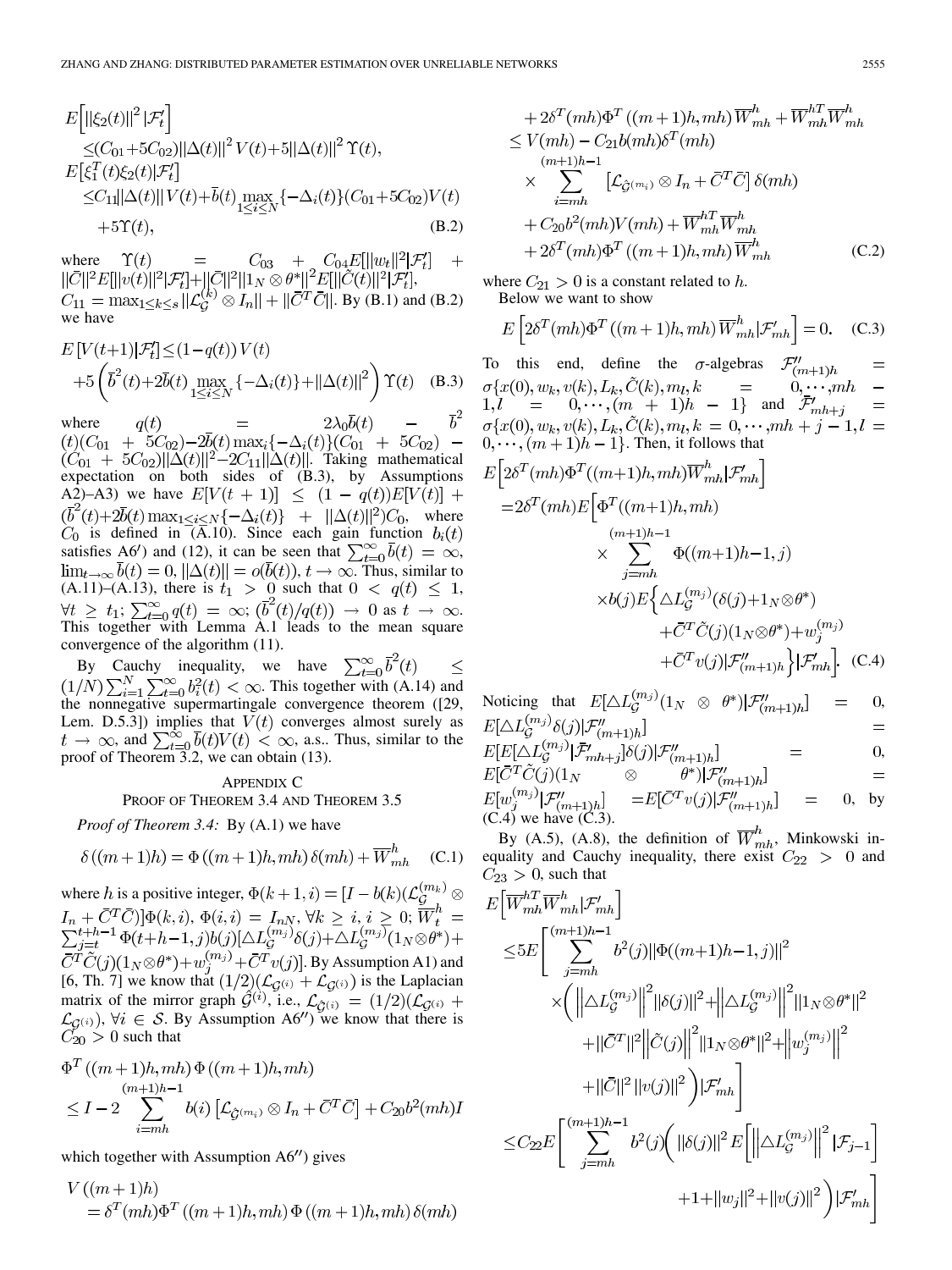$$
\leq C_{23} \sum_{j=mh}^{(m+1)h-1} b^2(j) \Big( 1 + E\left[ V(j) | \mathcal{F}'_{mh} \right] + E\left[ ||w_j||^2 | \mathcal{F}'_{mh} \right] + E\left[ ||v(j)||^2 | \mathcal{F}'_{mh} \right] \Big).
$$
 (C.5)

By Assumption A5), there is  $h > 0$  such that for any initial time  $t \geq 0$  and initial state, the Markov chain  $m_t$  will visit all its states in the time interval  $[t, t+h]$  with positive probability  $\epsilon_0 > 0$ , where  $\epsilon_0$  does not depend on t. Thus, by Lemma 3.1 and the definition of the union graph, there is  $C_{24} > 0$  such that

$$
\begin{split} \Xi_m^h \triangleq & C_{21} E \Bigg( \sum_{i=mh}^{(m+1)h-1} \left[ \mathcal{L}_{\hat{\mathcal{G}}}^{(m_i)} \otimes I_n + \bar{C}^T \bar{C} \right] | \mathcal{F}_{mh}' \Bigg) \\ \geq & C_{21} E \Bigg( \mathcal{L}_{\sum_{i=mh}^{(m+1)h-1} \hat{\mathcal{G}}^{(m_i)}} \otimes I_n + h \min_{1 \leq i \leq N} p_i \bar{C}^T \bar{C} | \mathcal{F}_{mh}' \Bigg) \\ \geq & C_{24} I \end{split}
$$

which together with  $(C.2)$ ,  $(C.3)$  and  $(C.5)$  leads to

$$
E\left[V((m+1)h)|\mathcal{F}_{mh}^{\prime}\right] \n\leq (1-C_{24}b(mh) + C_{20}b^2(mh)) V(mh) \n+ C_{23} \sum_{j=mh}^{(m+1)h-1} b^2(j) \Big(1 + E\left[V(j)|\mathcal{F}_{mh}^{\prime}\right] \n+ E\left[||w_j||^2|\mathcal{F}_{mh}^{\prime}\right] \n+ E\left[||v(j)||^2|\mathcal{F}_{mh}^{\prime}\right].
$$
 (C.6)

Similar to (A.9) in Theorem 3.1, we know that there exist  $C_{25}, C_{26} > 0$ , such that

$$
E[V(t+1)] \le [1 + C_{25}b^2(t)] E[V(t)] + C_{26}b^2(t)
$$
  
\n
$$
= \prod_{k=0}^t (1 + C_{25}b^2(k)) E[V(0)]
$$
  
\n
$$
+ \sum_{k=0}^t \prod_{j=k+1}^t (1 + C_{25}b^2(j)) C_{26}b^2(k)
$$
  
\n
$$
\le \exp \left\{ C_{25} \sum_{k=0}^\infty b^2(k) \right\} \left( E[V(0)] + C_{26} \sum_{k=0}^\infty b^2(k) \right)
$$
  
\n
$$
< \infty.
$$
 (C.7)

This together with Assumption A2) and (C.6) implies that there is  $C_{27} > 0$  such that

$$
E[V((m+1)h)]
$$
  
\n
$$
\leq (1 - C_{24}b(mh) + C_{20}b^2(mh)) E[V(mh)] + C_{27}b^2(mh).
$$
  
\n(C.8)

By Assumption A6''), there is  $\bar{\alpha}_1 > 0$  such that , . Thus, similar to Theorem 3.1, by Lemma A.1 and (C.8) we have  $\lim_{m\to\infty} E[V(mh)] = 0.$ 

For any  $t > 0$ , define  $\tau_t = |t/h|$ . Then, we have  $0 \le t - \tau_t \le$ h. Similar to the estimation of  $(C.\bar{5})$ , by  $(A.1)$  and  $(C.7)$  there is  $C_{28} > 0$  such that

$$
E[V(t)]
$$
  
\n
$$
\leq 2E \left[ \left\| \Phi^{T}(t, \tau_{t}) \right\|^{2} V(\tau_{t}) \right]
$$
  
\n
$$
+ 10 \sum_{k=\tau_{t}}^{t-1} E \left[ b^{2}(k) \left\| \Phi(t, k+1) \right\|^{2} \left[ \left\| \Delta L_{\mathcal{G}}^{(m_{k})} \right\|^{2} V(k) \right]
$$
  
\n
$$
+ \left\| \Delta L_{\mathcal{G}}^{(m_{k})} \right\|^{2} \left\| 1_{N} \otimes \theta^{*} \right\|^{2}
$$
  
\n
$$
+ \left\| \bar{C}^{T} \tilde{C}(k) \right\|^{2} \left\| 1_{N} \otimes \theta^{*} \right\|^{2}
$$
  
\n
$$
+ \left\| w_{k}^{(m_{k})} \right\|^{2} + \left\| \bar{C}^{T} v(k) \right\|^{2} \right]
$$
  
\n
$$
\leq C_{28} \left( E \left[ V(\tau_{t}) \right] + \sum_{k=\tau_{t}}^{t} b^{2}(k) \right).
$$

Thus, by Assumption A6'') and  $E[V(mh)] \longrightarrow_{m \to \infty} 0$ , we have  $E[V(t)] \longrightarrow_{t \to \infty} 0.$ 

We now prove the almost sure convergence of the algorithm (4). For any  $l = 0, 1, \dots, h - 1$ , similar to (C.1), (C.2), (C.5), and (C.6), we have

$$
E[V(l+(m+1)h)|\mathcal{F}'_{l+mh}]]
$$
  
\n
$$
\leq (1-C_{24}b(l+mh)+C_{20}b^2(l+mh)) V(l+mh)
$$
  
\n
$$
+C_{23} \sum_{j=l+mh}^{l+(m+1)h-1} b^2(j) (1+E[V(j)|\mathcal{F}'_{l+mh}] + E[||w_j||^2|\mathcal{F}'_{l+mh}] + E[||w_j||^2|\mathcal{F}'_{l+mh}].
$$
  
\n
$$
+E[||w_j||^2|\mathcal{F}'_{l+mh}].
$$
 (C.9)

Noticing that  $\sum_{m=0}^{\infty} b^2(l + mh)$  <  $\infty$ , , by (C.7) and Assumptions A2)–A3), and applying the nonnegative supermartingale convergence theorem ([29, Lem. D.5.3]) to (C.9), we obtain that  $V(l+(m+1)h)$  converges almost surely as  $m \to \infty$ , and

$$
\sum_{m=0}^{\infty} b(l+mh)V(l+mh) < \infty, \quad l = 0, 1, \dots, h-1. \tag{C.10}
$$

From  $\lim_{t\to\infty} E[V(t)] = 0$  it follows that  $\lim_{t\to\infty} V(l +$ , which implies  $\lim_{t\to\infty} V(t) = 0$  a.s. Furthermore, (C.10) implies . Thus, if  $b(t) \downarrow 0$ , by Cauchy inequality, and Kronecker lemma ([24]) we have a.s., as  $t\rightarrow\infty.$  $\Box$ 

*Proof of Theorem 3.5:* By (B.1) we have

$$
\delta((m+1)h) = \bar{\Phi}((m+1)h, mh)\delta(mh) + \tilde{W}_{mh}^h \quad (C.11)
$$

where  $\Phi(k+1,i) = [I - b(k)(\mathcal{L}_G^{(m_k)} \otimes I_n + C^T C)] \Phi(k,i),$ ,  $\forall k \geq i, i \geq 0;$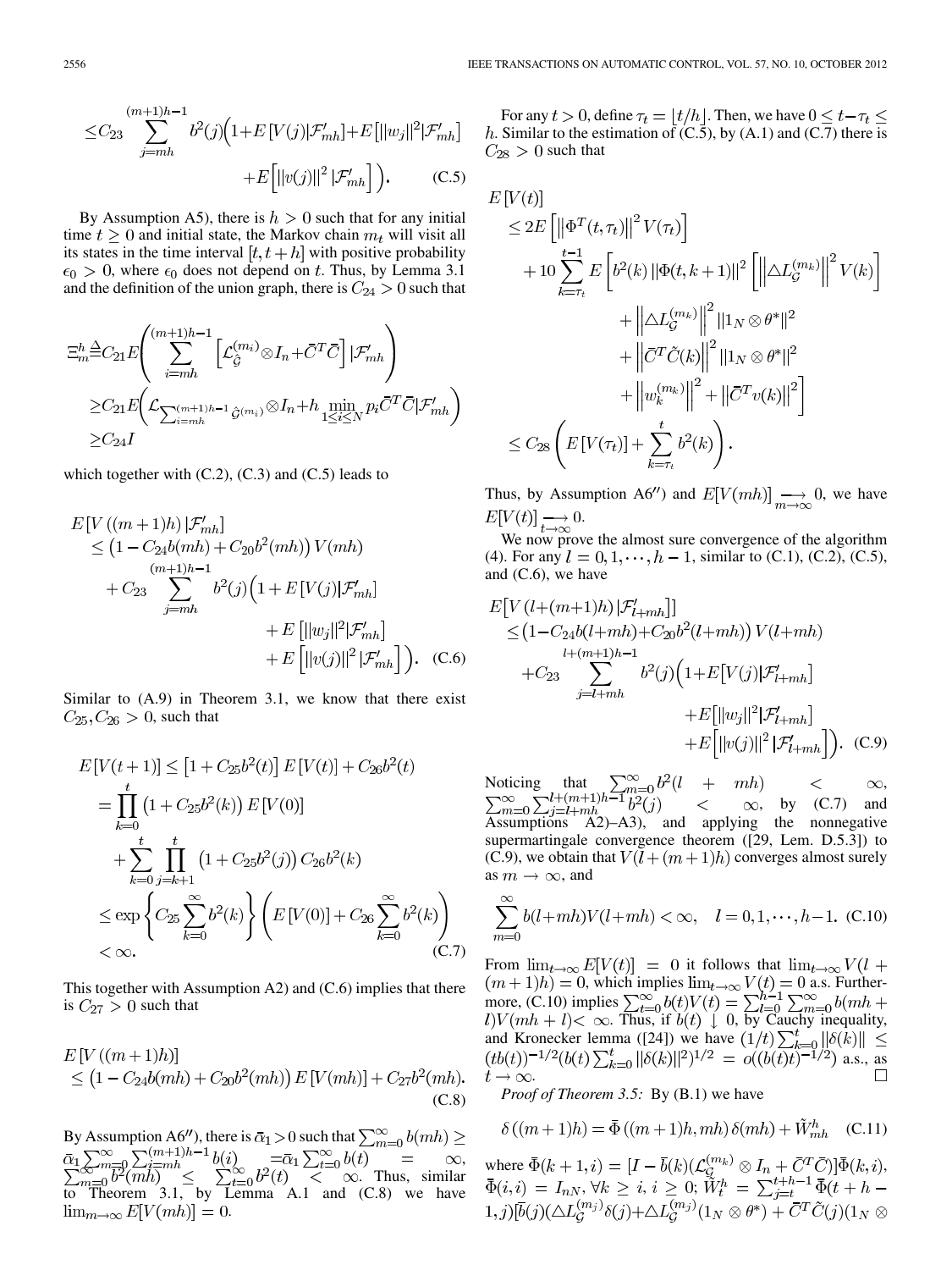,  $\xi_2(t)$  is defined in (B.1). Similar to (C.3) we have

$$
E\left[2\delta^T(mh)\bar{\Phi}^T((m+1)h, mh)\tilde{W}_{mh}^h|\mathcal{F}_{mh}'\right]
$$
  
=  $2\delta^T(mh)E\left[\bar{\Phi}^T((m+1)h, mh)\right]$   
 $\times \sum_{j=mh}^{(m+1)h-1} \bar{\Phi}((m+1)h-1, j)$   
 $\times (\Delta(j) \otimes I_n)\left(\mathcal{L}_\mathcal{G}^{(m_j)} \otimes I_n + \bar{C}^T\bar{C}\right)$   
 $\times \delta(j)|\mathcal{F}_{mh}'|.$  (C.12)

Similar to (C.5), by Minkowski inequality and Cauchy inequality, there exist  $C_{30} > 0$ , such that

$$
E\left[\tilde{W}_{mh}^{hT}\tilde{W}_{mh}^{h}|\mathcal{F}_{mh}'\right] \n\leq C_{30} E\left[\sum_{j=mh}^{(m+1)h-1} (\bar{b}^{2}(j) + ||\Delta(j)||^{2}) \times (1 + ||\delta(j)||^{2} + ||w_{j}||^{2} + ||v(j)||^{2}) |\mathcal{F}_{mh}'].
$$
\n(C.13)

Thus, similar to (C.6), by (C.11)–(C.13), there exist  $C_{31}$ ,  $C_{32}$ ,  $C_{33}, C_{34} > 0$ , such that

$$
E[V((m+1)h)|\mathcal{F}'_{mh}]
$$
  
\n
$$
\leq \left(1 - C_{31}\overline{b}(mh) + C_{32}\overline{b}^{2}(mh) + C_{33} \max_{1 \leq i \leq N} |\Delta_{i}(mh)|\right)V(mh)
$$
  
\n
$$
+ C_{34} \max_{1 \leq i \leq N} |\Delta_{i}(mh)| \sum_{j=mh}^{(m+1)h-1} E[V(j)|\mathcal{F}'_{mh}]
$$
  
\n
$$
+ C_{30} \sum_{j=mh}^{(m+1)h-1} (\overline{b}^{2}(j) + ||\Delta(j)||^{2})
$$
  
\n
$$
\times \left(1 + E[V(j)|\mathcal{F}'_{mh}] + E[||w_{j}||^{2}|\mathcal{F}'_{mh}] + E[||w_{j}||^{2}|\mathcal{F}'_{mh}] + E[||w_{j}||^{2}|\mathcal{F}'_{mh}] \right)
$$
  
\n
$$
+ E[||v(j)||^{2}|\mathcal{F}'_{mh}] \Big).
$$
 (C.14)

Similar to (C.7), we have  $\sup_{t>0} E[V(t)] < \infty$ . Then from  $(C.14)$  and Lemma A.1, by the similar derivation of Theorem 3.4, we have  $E[V(t)] \longrightarrow_{t \to \infty} 0$ . The almost sure convergence property and the convergence rate estimate of the algorithm can be obtained by almost the same deduction as Theorem 3.4, just noticing that (14) implies (12), and  $E[V(l+(m+1)h)|\mathcal{F}'_{mh}]$ ,  $l = 0, \dots, h - 1$  has the same recursive estimate as (C.14).

### APPENDIX D PROOF OF THEOREM 4.1

*Proof of Theorem 4.1:* The algorithm (19) can be written in the following stochastic differential equation associated with the parameter estimation error  $\delta(t)$ :

$$
d\delta(t) = -b(t) \left[ \mathcal{L}_{\mathcal{G}}^{(m_t)} \otimes I_n + \bar{C}^T \bar{C} \right] \delta(t) dt + b(t) \Sigma^{(m_t)} dW(t)
$$
\n(D.1)

where  $\Sigma^{(m_t)}$  is defined in (18). In the sequel, we want to analyze<sup>3</sup>  $V(t) = E[\delta(t)\delta^T(t)]$ . To this end, define . Then,  $V(t) = \sum_{i=1}^{s} V_i(t)$ . By (D.1), [21, Lem. 4.2] and Itô formula ([30]) we have

$$
dV_i(t) = E\left[ (d\delta(t)) \delta^T(t) 1_{[m_t=i]} + \delta(t) (d\delta^T(t)) 1_{[m_t=i]} + d\delta(t) d\delta^T(t) 1_{[m_t=i]} + \delta(t) \delta^T(t) d1_{[m_t=i]} \right]
$$
  
\n
$$
= -b(t) \left[ \left( \mathcal{L}_\mathcal{G}^{(i)} \otimes I_n + \bar{C}^T \bar{C} \right) V_i(t) + V_i(t) \left( \mathcal{L}_\mathcal{G}^{(i)T} \otimes I_n + \bar{C}^T \bar{C} \right) \right] dt
$$
  
\n
$$
+ b^2(t) \Sigma^{(i)} \Sigma^{(i)T} p_i(t) dt + \sum_{j=1}^s q_{ji} V_j(t) dt + o(dt).
$$

or equivalently,

$$
\frac{dV_i(t)}{dt} = -b(t)\left(\mathcal{L}_G^{(i)} \otimes I_n + \bar{C}^T \bar{C}\right) V_i(t)
$$

$$
-b(t)V_i(t)\left(\mathcal{L}_G^{(i)T} \otimes I_n + \bar{C}^T \bar{C}\right)
$$

$$
+ b^2(t)\Sigma^{(i)}\Sigma^{(i)T}p_i(t) + \sum_{j=1}^s q_{ji}V_j(t). \quad (D.2)
$$

Denote  $R_i(t) = \sum^{(i)} \sum^{(i)} T p_i(t)$  and  $\overline{V}(t) = [V_1(t), \cdots, V_s(t)].$ From (20), (D.2) and the definition of Kronecker sum it follows that

$$
\frac{d\varphi(V_i(t))}{dt} = -b(t) \Big[ \Big( \mathcal{L}_{\mathcal{G}}^{(i)} \otimes I_n \Big) \oplus \Big( \mathcal{L}_{\mathcal{G}}^{(i)} \otimes I_n \Big) \n+ \big( \overline{C}^T \overline{C} \oplus \overline{C}^T \overline{C} \big) \Big] \varphi(V_i(t)) \n+ \big( Q_i^T \otimes I_{(nN)^2} \big) \hat{\varphi} \big( \overline{V}(t) \big) + b^2(t) \varphi(R_i(t))
$$

which implies

$$
\frac{d\hat{\varphi}(\bar{V}(t))}{dt} = (-b(t)\Gamma_L - b(t)\Gamma_C \n+Q^T \otimes I_{(nN)^2}) \hat{\varphi}(\bar{V}(t)) + b^2(t)\hat{\varphi}(\bar{R}(t)) \quad (D.3)
$$

where  $\bar{R}(t)=[R_1(t),\cdots,R_s(t)],\,\hat{\varphi}(\bar{V}(0))=[q_1,\cdots,q_s]^T\otimes$  $\varphi(V(0))$ , and  $\Gamma_L, \Gamma_C$  are defined by

$$
\Gamma_L = diag\left\{ \left( \mathcal{L}_\mathcal{G}^{(1)} \otimes I_n \right) \oplus \left( \mathcal{L}_\mathcal{G}^{(1)} \otimes I_n \right), \cdots, \\ \left( \mathcal{L}_\mathcal{G}^{(s)} \otimes I_n \right) \oplus \left( \mathcal{L}_\mathcal{G}^{(s)} \otimes I_n \right) \right\}
$$

$$
\Gamma_C = I_s \otimes (\bar{C}^T \bar{C} \oplus \bar{C}^T \bar{C}). \tag{D.4}
$$

Noticing that  $\{\mathcal{G}^{(i)}, i \in \mathcal{S}\}\$ is a set of balanced graphs, by [6, Th. 7] and the definition of Kronecker sum, we know that ,  $i \in S$ , where  $\mathcal{G}^{(i)}$  is the mirror graph of  $\mathcal{G}^{(i)}$ ,  $\mathcal{L}_{\hat{G}}^{(i)}$  is the Laplacian matrix of  $\hat{\mathcal{G}}^{(i)}$ . Thus, by (D.3) we have  $\frac{d\hat{\varphi}^T\left(\bar{V}(t)\right)\hat{\varphi}\left(\bar{V}(t)\right)}{dt}$  $=2\hat{\varphi}^T\left(\bar{V}(t)\right)\left(-b(t)\Gamma_{\hat{L}}-b(t)\Gamma_{C}+\hat{Q}\otimes I_{(nN)^2}\right)\hat{\varphi}\left(\bar{V}(t)\right)$  $+2b^2(t)\hat{\varphi}^T(\bar{V}(t))\hat{\varphi}(\bar{R}(t))$ (D.5)

<sup>3</sup>Different from the scalar random process  $V(t)$  defined in Section III, here  $V(t) \in \mathbb{R}^{nN}$  is a deterministic function.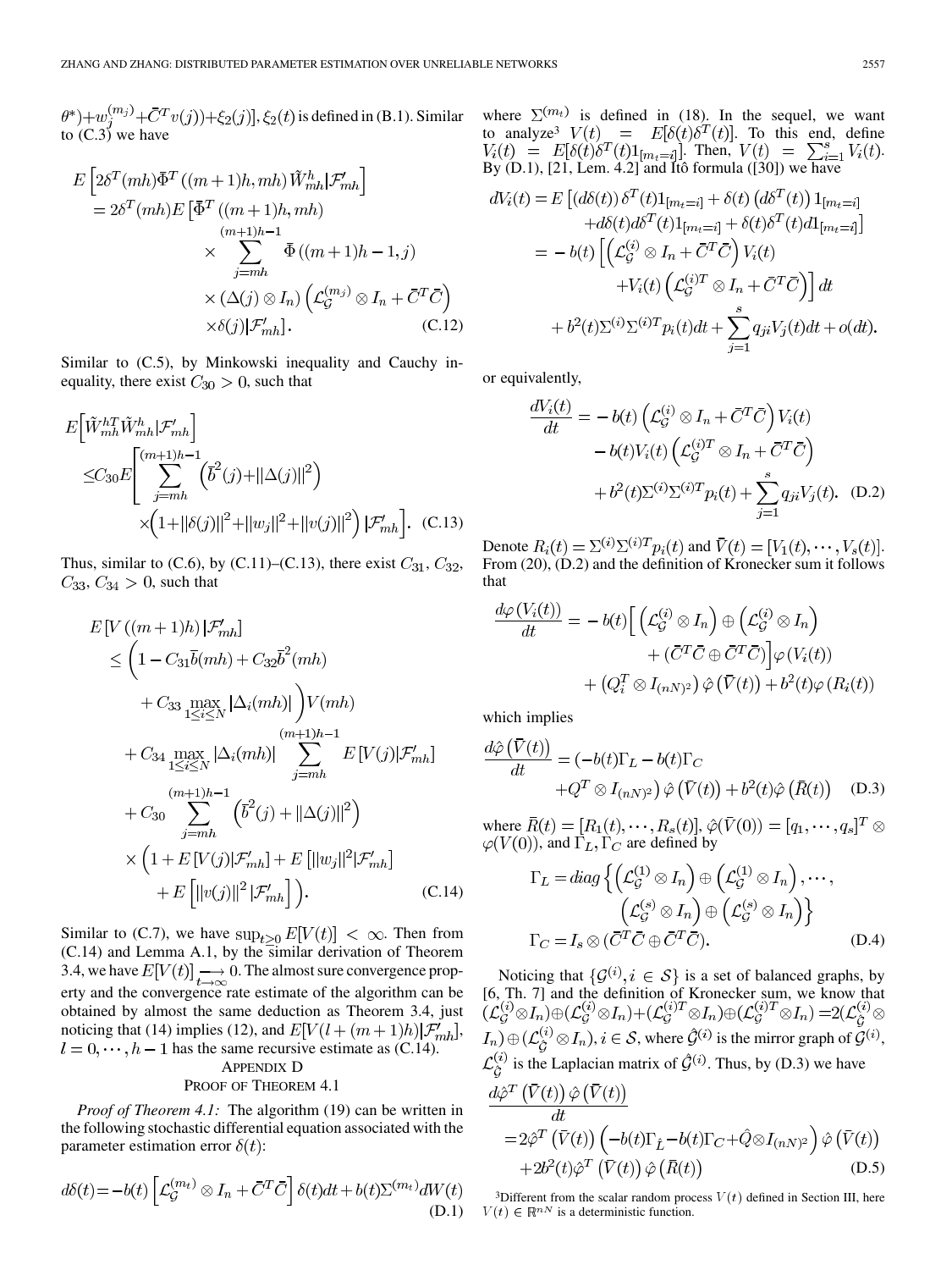where  $\Gamma_{\hat{L}}$  is the  $\Gamma_L$  with  $\mathcal{L}_G^{(i)}$  replaced by  $\mathcal{L}_{\hat{C}}^{(i)}$ . As the transition rate matrix Q is doubly stochastic, we know that  $\hat{Q} =$  $(1/2)(Q+Q<sup>T</sup>)$  corresponds to a symmetric irreducible transition rate matrix.

Below, we will prove that the matrix  $\Gamma_{\hat{L}} + \Gamma_C - \hat{Q} \otimes I_{(nN)^2}$ is positive definite. First, similar to  $[31, \overline{\text{Cor}}. 3.7]$ , we prove that  $-\Gamma_{\hat{L}}+\hat{Q}\otimes I_{(nN)^2}$  has a zero eigenvalue with algebraic multiplicity  $n^2$ , with corresponding left and right eigenvectors given by  $1_s \otimes [(1_N \otimes \mu) \otimes (1_N \otimes \nu)]$ ,  $\forall \mu, \nu \in \mathbb{R}^n$ . In fact, it can be seen that  $-\Gamma_{\hat{L}} + \hat{Q} \otimes I_{(nN)^2}$  is a transition rate matrix, and  $-\Gamma_{\hat{t}}$  is block diagonalizable, i.e., there exists a similarity transformation P such that  $P^{T}(-\Gamma_{\hat{L}})P$  is a block diagonal matrix with irreducible blocks. If  $v$  is a eigenvector corresponding to the zero eigenvalue of  $-\Gamma_{\hat{L}} + \hat{Q} \otimes I_{(nN)^2}$ , then by [31, Lem. 3.2], we have  $v \in Null(-\Gamma_{\hat{L}}) \cap Null(Q \otimes I_{(nN)^2})$ . By the definition of  $\hat{Q} \otimes I_{(nN)^2}$ , we get  $v = 1_s \otimes u$ ,  $\forall u \in \mathbb{R}^{(nN)^2}$ . Thus, from we have  $(\mathcal{L}_G^{(i)} \otimes I_n) \oplus (\mathcal{L}_G^{(i)} \otimes I_n) u = 0, i \in \mathcal{S}$ . Furthermore, noticing that  $\mathcal{G}^{(i)}$  is balanced, . By Assumption A1), the balanced graph  $\sum_{i=1}^{N} \mathcal{G}^{(i)}$  contains a spanning tree, which amounts to saying that  $\mathcal{L}_{\nabla^N}$   $_{\mathcal{C}(i)}$  is an irreducible transition rate matrix. Thus, by [31,  $\overline{\text{Len}}$ ].  $3.2$ ], the eigenvectors of the null-space of the matrix has the following form: ,  $\forall \mu, \nu \in \mathbb{R}^n$ .

Since  $\Gamma_{\hat{L}} + \Gamma_C - Q \otimes I_{(nN)^2}$  is a nonnegative matrix, if there is a nonzero vector  $x \in \mathbb{R}^{s(n)}$  such that  $\hat{Q} \otimes I_{(nN)^2}$   $x = 0$ , then by the positive semi-definiteness of the matrix  $\Gamma_{\hat{L}} - \hat{Q} \otimes I_{(nN)^2}$  and  $\Gamma_C$  we know that

$$
x^T \left[ \Gamma_{\hat{L}} - \hat{Q} \otimes I_{(nN)^2} \right] x = 0, \quad x^T \Gamma_C x = 0
$$

which implies  $x = 1_s \otimes [(1_N \otimes \mu) \otimes (1_N \otimes \nu)], \forall \mu_2 \nu \in \mathbb{R}^n$ . Thus,  $[(1^T_N \otimes \mu^T) \otimes (1^T_N \otimes \nu^T)](\tilde{C} \otimes \tilde{I}_{nN} + I_{nN} \otimes \tilde{C})[(1_N \otimes$  $\mu$ )  $\otimes$   $(1_N \otimes \nu)$ ] = 0. By properties of the Kronecker product ([25]), the above equation can be simplified as: ,  $\forall \mu, \nu \in \mathbb{R}^n$ . This contradicts the global observability condition B3). Thus,  $\Gamma_{\hat{L}} + \Gamma_C - Q \otimes I_{(nN)^2}$  is positive definite.

Since  $b(t) \longrightarrow 0$ , there is  $t_0$  such that  $b(t) \le \min\{1, \lambda\},\$ , where  $\lambda > 0$  is the minimal eigenvalue of  $\hat{Q} \otimes I_{(nN)^2}$ . Noticing that  $\hat{Q}$  is negative semi-definite, by the inequality  $2x^T y \leq \epsilon x^T x + \epsilon^{-1} y^T y$ ,  $\forall x, y \in \mathcal{R}^{s(n)}$ ,  $\epsilon > 0$ , and (D.5), for any  $t \geq t_0$  we have  $1 \wedge T(\bar{T}(\mu)) \wedge (\bar{T}(\mu))$ 

$$
\frac{d\hat{\varphi}^{1}(V(t))\hat{\varphi}(V(t))}{dt}
$$
\n
$$
\leq 2\hat{\varphi}^{T}(\bar{V}(t))\Big(-b(t)\Gamma_{\hat{L}}+b(t)\hat{Q}\otimes I_{(nN)^{2}}-b(t)\Gamma_{C}\Big)\hat{\varphi}(\bar{V}(t))
$$
\n
$$
+b^{2}(t)\hat{\varphi}^{T}(\bar{V}(t))\hat{\varphi}(\bar{V}(t))+b^{2}(t)\hat{\varphi}^{T}(\bar{R}(t))\hat{\varphi}(\bar{R}(t))
$$
\n
$$
\leq -\lambda b(t)\hat{\varphi}^{T}(\bar{V}(t))\hat{\varphi}(\bar{V}(t))+b^{2}(t)\hat{\varphi}^{T}(\bar{R}(t))\hat{\varphi}(\bar{R}(t)) \quad (D.6)
$$

which together with the comparison theorem ([32]) gives

$$
\hat{\varphi}^T(\bar{V}(t))\hat{\varphi}(\bar{V}(t)) \le ||\hat{\varphi}(\bar{V}(t_0))||^2 I_1(t) + I_2(t) \quad (D.7)
$$

where 
$$
I_1(t) = \exp\{-\lambda \int_{t_0}^t b(u) du\}
$$
,  $I_2(t) = \int_{t_0}^t \exp\{-\lambda \int_s^t b(u) du\} b^2(s) \hat{\varphi}^T(\bar{R}(s)) \hat{\varphi}(\bar{R}(s)) ds$ . From (D.5)

and  $E[||X(0)||^2] < \infty$ , one can obtain the boundedness of . Thus, by  $\int_{t_0}^{\infty} b(s)ds = \infty$  and  $\lambda > 0$ , we have  $\lim_{t\to\infty} I_1(t) = 0$ . In addition, by Remark 6 we know that there is  $t_1 > 0$  such that for any  $t \geq t_1$ 

$$
\hat{\varphi}^T\left(\bar{R}(t)\right)\hat{\varphi}\left(\bar{R}(t)\right) - \hat{\varphi}^T(\bar{R})\hat{\varphi}(\bar{R})\big)\big| < \varepsilon
$$

where  $\bar{R} = [R_1, \dots, R_s], R_i = \sum^{(i)} \sum^{(i)} T_{\pi_i}, i \in S$ . Since , there is  $t_2 > 0$  such that for any  $t \geq t_2$ , . Let  $t_3 = \max\{t_1, t_2\}$ . Then, we have

$$
I_2(t) = \int_{t_0}^{t_3} \exp\left\{-\lambda \int_s^t b(u) du\right\} b^2(s) ||\hat{\varphi}(\bar{R}(s))||^2 ds
$$
  
+ 
$$
\int_{t_3}^t \exp\left\{-\lambda \int_s^t b(u) du\right\} b^2(s) ||\hat{\varphi}(\bar{R}(s))||^2 ds
$$
  

$$
\leq \exp\left\{-\lambda \int_{t_3}^t b(u) du\right\} \int_{t_0}^{t_3} b^2(s) ||\hat{\varphi}(\bar{R}(s))||^2 ds
$$
  
+ 
$$
(||\hat{\varphi}(\bar{R})||^2 + \varepsilon) \int_{t_3}^t b^2(s) ds
$$
  
+ 
$$
(||\hat{\varphi}(\bar{R})||^2 + \varepsilon) \varepsilon, \text{ as } t \to \infty.
$$

This together with the arbitrariness of  $\varepsilon$  implies that  $\lim_{t\to\infty} I_2(t)$  $=$  0. Thus, from  $(D.7)$  it follows  $\lim_{t\to\infty} ||\hat{\varphi}(\overline{V}(t))|| = 0$ ,  $\lim_{t\to\infty} ||V(t)|| = 0$ . Since  $E[||\delta(t)||^2] = tr(V(t))$ , we get (21).  $\Box$ APPENDIX E

### PROOF OF THEOREM 4.2

*Proof of Theorem 4.2:* Let  $\hat{V}(t) = \delta^T(t)\delta(t)$ . Noticing that  $\mathcal{G}_t$  is balanced, by  $(D.1)$  and Itô for-<br>mula we have  $d\hat{V}(t) = -2b(t)\delta^T(t)(\mathcal{L}_{\hat{\sigma}}^{(m_t)} \otimes$ mula we have  $dV(t)$  $\otimes$  $\bar{C}^T\bar{C}\rangle\delta(t)dt+b^2(t)tr(\Sigma^{(m_t)T}\Sigma^{(m_t)})d\tilde{t}$  $I_n$  $+$  $+$  $2b(t)\delta^T(t)\Sigma^{(m_t)}dW(t)$ .

Taking integral from 0 to t on both sides of the above equation gives

$$
\hat{V}(t) = \hat{V}(0) - 2 \int_{0}^{t} b(s)\delta^{T}(s) \left( \mathcal{L}_{\hat{G}}^{(m_{s})} \otimes I_{n} + \bar{C}^{T}\bar{C} \right) \delta(s)ds
$$

$$
+ \int_{0}^{t} b^{2}(s) tr \left( \Sigma^{(m_{s})T} \Sigma^{(m_{s})} \right) ds + 2 \int_{0}^{t} b(s)\delta^{T}(s) \Sigma^{(m_{s})} dW(s).
$$
\n(E.1)

By [26], there exists a unique solution  $\delta(t)$  for the Markovian switching stochastic differential equation (D.1), which satisfies  $E[\sup_{0 \le s \le t} ||\delta(s)||^2] < \infty$ ,  $\forall t \ge 0$ . Thus,  $\{\int_0^t b(s) \delta^T(s) \Sigma^{(m_s)} dW(s), \mathcal{F}_t\}$  is a martingale, i.e., ,  $\forall s \leq t$ . Denote . Then, by (E.1) we have  $E[\tilde{V}(t) - \tilde{V}(s)|\mathcal{F}_s] = -2E[\int_s^t b(u)\delta^T(u)(\mathcal{L}_{\hat{C}}^{(m_u)}\otimes$  $I_n+\overline{C}^T\overline{C}\partial_{\theta}(u)du|\mathcal{F}_s]\leq 0.$ 

Therefore,  $\{V(t), \mathcal{F}_t, t \geq 0\}$  is a continuous supermartingale. Here, we have used the positive semi-definiteness of  $\mathcal{L}^{(m_t)}_{\hat{\sigma}} \otimes I_n + C^T C, t \geq 0$ . Noticing that  $\hat{V}(t) \geq 0$ , by Assumption B4) we have  $\sup_{t>0} E[\hat{V}(t)^{-}] \leq$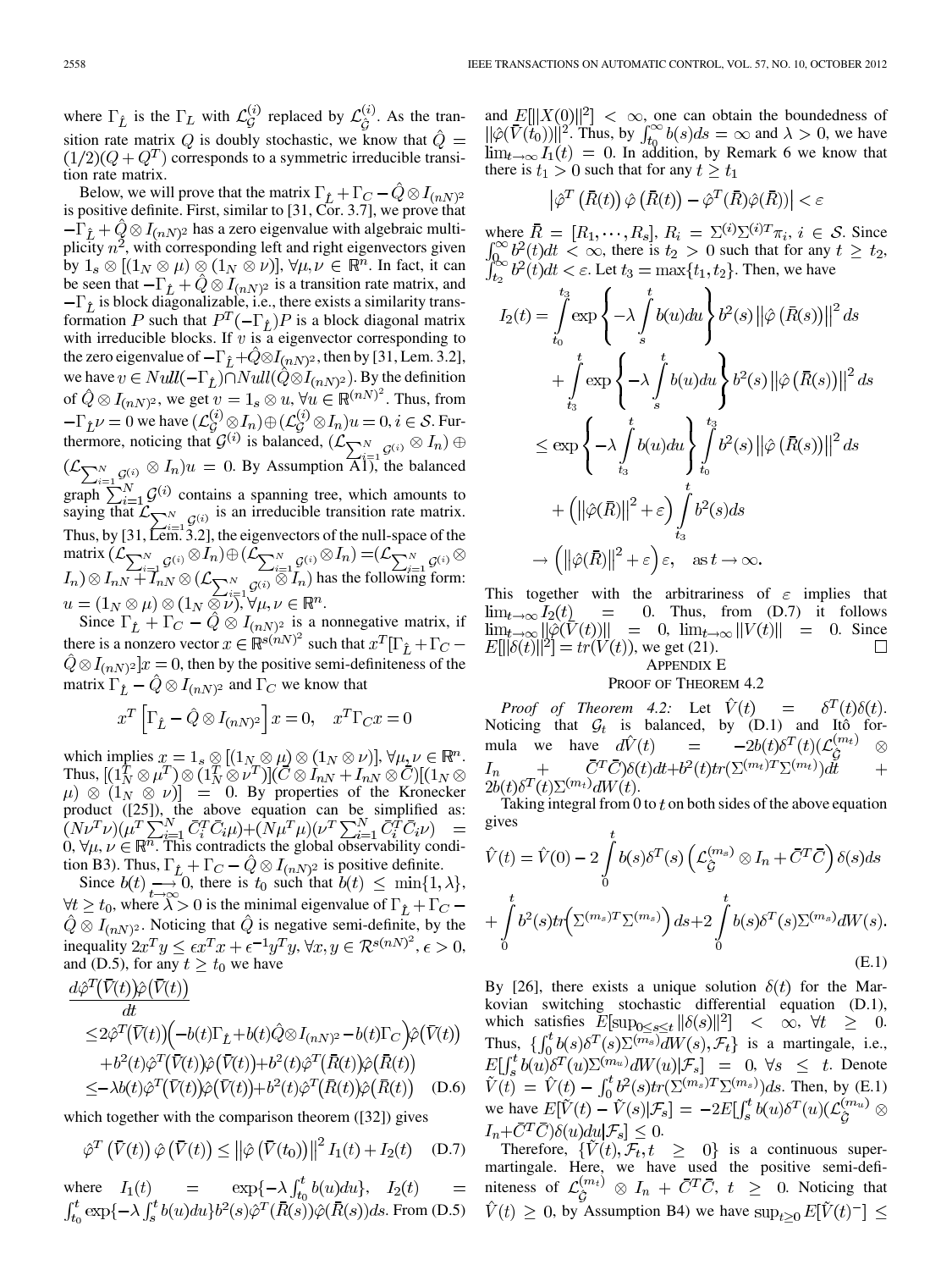. Then, by continuous supermartingale convergence theorem ([33]) we know that there is a random variable  $V^*$ , such that a.s., which gives a.s.. Furthermore, by (21) we have  $\lim_{t\to\infty} \hat{V}(t) = 0$  a.s., which implies Theorem 4.2.  $\Box$ 

#### APPENDIX F PROOF OF THEOREM 4.3

*Proof of Theorem 4.3:* We rewrite algorithm (22) in the following stochastic differential equation associated with the parameter estimation error  $\delta(t)$ :

$$
d\delta(t) = -\overline{b}(t) \left[ \left( \mathcal{L}_{\mathcal{G}}^{(m_t)} \otimes I_n \right) + \overline{C}^T \overline{C} \right] \delta(t) dt
$$
  
+ 
$$
(\Delta(t) \otimes I_n) \left[ \left( \mathcal{L}_{\mathcal{G}}^{(m_t)} \otimes I_n \right) + \overline{C}^T \overline{C} \right] \delta(t) dt
$$
  
+ 
$$
(B(t) \otimes I_n) \Sigma^{(m_t)} dW(t) \tag{F.1}
$$

where  $b(t)$  =  $(1/N)\sum_{i=1}^{N}b_i(t)$ ,  $, \Delta_i(t) = b(t) - b_i(t).$ 

By  $(F.1)$ , similar to the derivation of  $(D.2)$ , we have  $dV_i(t)/dt = -\bar{b}(t)(\mathcal{L}_G^{(i)} \otimes I_n + \bar{C}^T \bar{C})V_i(t) - \bar{b}(t)V_i(t)(\mathcal{L}_G^{(i)T} \otimes I_n + \bar{C}^T \bar{C})(\Delta(t) \otimes I_n)(\mathcal{L}_G^{(i)} \otimes I_n + \bar{C}^T \bar{C})V_i(t) + V_i(t)(\mathcal{L}_G^{(i)T} \otimes I_n + \bar{C}^T \bar{C})(\Delta(t) \otimes I_n) + (B(t) \otimes I_n)\Sigma^{(i)}\Sigma^{(i)T}(B(t) \otimes I_n)p_i(t) + \sum_{j$ 

$$
\frac{d\varphi(V_i(t))}{dt} = -\overline{b}(t) \left[ \left( \mathcal{L}_{\mathcal{G}}^{(i)} \otimes I_n + \overline{C}^T \overline{C} \right) \right. \n\oplus \left( \mathcal{L}_{\mathcal{G}}^{(i)} \otimes I_n + \overline{C}^T \overline{C} \right) \right] \varphi(V_i(t)) \n+ \left[ \left( \Delta(t) \otimes I_n \right) \left( \mathcal{L}_{\mathcal{G}}^{(i)} \otimes I_n + \overline{C}^T \overline{C} \right) \right] \n\oplus \left[ \left( \Delta(t) \otimes I_n \right) \left( \mathcal{L}_{\mathcal{G}}^{(i)} \otimes I_n + \overline{C}^T \overline{C} \right) \right] \varphi(V_i(t)) \n+ \left( B(t) \otimes I_n \right) \otimes \left( B(t) \otimes I_n \right) \varphi(R_i(t)) \n+ \left( Q_i^T \otimes I_{(nN)^2} \right) \hat{\varphi} \left( \overline{V}(t) \right). \tag{F.2}
$$

Let

$$
\Gamma_{\Delta}^{(i)} = \left[ (\Delta(t) \otimes I_n) \left( \mathcal{L}_G^{(i)} \otimes I_n + \bar{C}^T \bar{C} \right) \right] \n\oplus \left[ (\Delta(t) \otimes I_n) \left( \mathcal{L}_G^{(i)} \otimes I_n + \bar{C}^T \bar{C} \right) \right], \n\Gamma_{\Delta} = diag \left\{ \Gamma_{\Delta}^{(1)}, \cdots, \Gamma_{\Delta}^{(s)} \right\}.
$$
\n(F.3)

Then, by (D.4) we can transform (F.2) into the following compact form:

$$
\frac{d\hat{\varphi}(\bar{V}(t))}{dt} = \left(-\overline{b}(t)\Gamma_L - \overline{b}(t)\Gamma_C + Q^T \otimes I_{(nN)^2}\right)\hat{\varphi}(\bar{V}(t)) + \Gamma_{\Delta}\hat{\varphi}(\bar{V}(t)) + (B(t) \otimes I_n) \otimes (B(t) \otimes I_{ns})\hat{\varphi}(\bar{R}(t)).
$$
 (F.4)

Noticing that  $\{\mathcal{G}^{(i)}, i \in \mathcal{S}\}\$ is a set of balanced graphs, by (F.4) we have

$$
\frac{d\hat{\varphi}^{T}(\bar{V}(t))\hat{\varphi}(\bar{V}(t))}{dt}
$$
\n
$$
=2\hat{\varphi}^{T}(\bar{V}(t))\left(-\bar{b}(t)\Gamma_{\hat{L}}-\bar{b}(t)\Gamma_{C}+\hat{Q}\otimes I_{(nN)^{2}}\right)\hat{\varphi}(\bar{V}(t))
$$
\n
$$
+2\hat{\varphi}^{T}(\bar{V}(t))\left[(B(t)\otimes I_{n})\otimes(B(t)\otimes I_{ns})\right]\hat{\varphi}(\bar{R}(t))
$$
\n
$$
+2\hat{\varphi}^{T}(\bar{V}(t))\Gamma_{\Delta}^{T}\hat{\varphi}(\bar{V}(t))\tag{F.5}
$$

where  $\Gamma_{\hat{L}}$  is the  $\Gamma_L$  with  $\mathcal{L}_{\hat{G}}^{(i)}$  replaced by  $\mathcal{L}_{\hat{G}}^{(i)}$ ,  $\hat{\mathcal{G}}^{(i)}$  is the mirror graph of  $G^{(i)}$ ,  $\mathcal{L}_{\hat{G}}^{(i)}$  is the Laplacian matrix of  $\hat{G}^{(i)}$ . As the transition rate matrix Q is doubly stochastic, we know that  $\hat{Q}$  =  $(Q + Q<sup>T</sup>)/2$  corresponds to a symmetric irreducible transition rate matrix.

By (25) we have  $\Delta_i(t) = o(\overline{b}(t))$ , and hence, by the definition of  $\Gamma_{\Delta}$  in (F.3),  $\|\Gamma_{\Delta}\| = o(\overline{b}(t))$ . From the definition of Kronecker product,  $(B(t)\otimes I_n)\otimes (B(t)\otimes I_{ns})$  can be expressed by  $(B(t) \otimes I_n) \otimes (B(t) \otimes I_{ns}) = \overline{b}^2(t) I_{s(nN)^2} - \overline{b}(t) (I_{nN} \otimes$  $(\Delta(t)\otimes I_{ns}))-\overline{b}(t)(\Delta(t)\otimes I_{n^2Ns})+(\Delta(t)\otimes I_n)\otimes(\Delta(t)\otimes I_{ns}).$ From this, noticing that  $\hat{Q}$  is negative semi-definite,  $\Gamma_{\hat{L}} + \Gamma_C$  – is positive definite and  $b(t) \longrightarrow 0$ , by the inequality ,  $\forall x, y \in \mathcal{R}^{s(n)}$ ,  $\epsilon > 0$ , and (F.5), we know that there is  $t_0 \geq 0$  such that for any

$$
\frac{d\hat{\varphi}^{T}(\bar{V}(t)) \hat{\varphi}(\bar{V}(t))}{dt}
$$
\n
$$
\leq -2\bar{b}(t)\hat{\varphi}^{T}(\bar{V}(t)) (\Gamma_{\hat{L}} + \hat{Q} \otimes I_{(nN)^{2}} - \Gamma_{C}) \hat{\varphi}(\bar{V}(t))
$$
\n
$$
+ 2||\Gamma_{\Delta}|| \cdot ||\hat{\varphi}(\bar{V}(t))||^{2} - 2\bar{b}(t)\hat{\varphi}^{T}(\bar{V}(t))
$$
\n
$$
\times (\Delta(t) \otimes I_{n^{2}N^{s}} + I_{nN} \otimes (\Delta(t) \otimes I_{ns})) \hat{\varphi}(\bar{R}(t))
$$
\n
$$
+ 2\bar{b}^{2}(t)\hat{\varphi}^{T}(\bar{V}(t)) \hat{\varphi}(\bar{R}(t))
$$
\n
$$
+ 2\hat{\varphi}^{T}(\bar{V}(t)) [(\Delta(t) \otimes I_{n}) \otimes (\Delta(t) \otimes I_{ns})] \hat{\varphi}(\bar{R}(t))
$$
\n
$$
\leq -\lambda \bar{b}(t) ||\hat{\varphi}(\bar{V}(t))||^{2} + 2\bar{b}^{2}(t) ||\hat{\varphi}(\bar{R}(t))||^{2}. \qquad (F.6)
$$

where  $\lambda > 0$  is the minimal eigenvalue of  $\Gamma_{\hat{L}} + \Gamma_{C}$  –  $Q \otimes I_{(nN)^2}$ . Then, similar to (D.6), by the comparison theorem  $([32])$ , Assumption B1),  $(23)$ ,  $(24)$ , and  $(F.6)$ , we have , which implies  $\lim_{t\to\infty} ||V(t)|| = 0$ . Hence, we have  $\theta$ .

Below, we prove the almost sure convergence of algorithm (22). By (F.1) we have  $I_n \sum^{(m_t)} \sum^{(m_t)} T \left| \frac{dt + 2\delta^T(t)}{(B(t) \otimes I_n)} \sum^{(m_t)} dW(t) \right|$ . Taking integral from 0 to  $t$  on both sides of the above equation leads to

$$
\hat{V}(t) = \hat{V}(0)
$$
\n
$$
-\int_{0}^{t} \delta^{T}(s) \Big[ \Big( \mathcal{L}_{\mathcal{G}}^{(m_{s})T} \otimes I_{n} + \bar{C}^{T}\bar{C} \Big) (B(s) \otimes I_{n})
$$
\n
$$
+ (B(s) \otimes I_{n}) \Big( \mathcal{L}_{\mathcal{G}}^{(m_{s})} \otimes I_{n} + \bar{C}^{T}\bar{C} \Big) \Big] \delta(s) ds
$$
\n
$$
+ \int_{0}^{t} tr \Big[ (B^{2}(s) \otimes I_{n}) \Sigma^{(m_{s})} \Sigma^{(m_{s})T} \Big] ds
$$
\n
$$
+ 2 \int_{0}^{t} \delta^{T}(s) (B(s) \otimes I_{n}) \Sigma^{(m_{s})} dW(s).
$$
\n(F.7)

By [26], there exists a unique solution  $\delta(t)$  for the Markovian switching stochastic differential equation (F.1), which satisfies

$$
E\left[\sup_{0\le s\le t} ||\delta(s)||^2\right] < \infty, \quad t \ge 0.
$$
 (F.8)